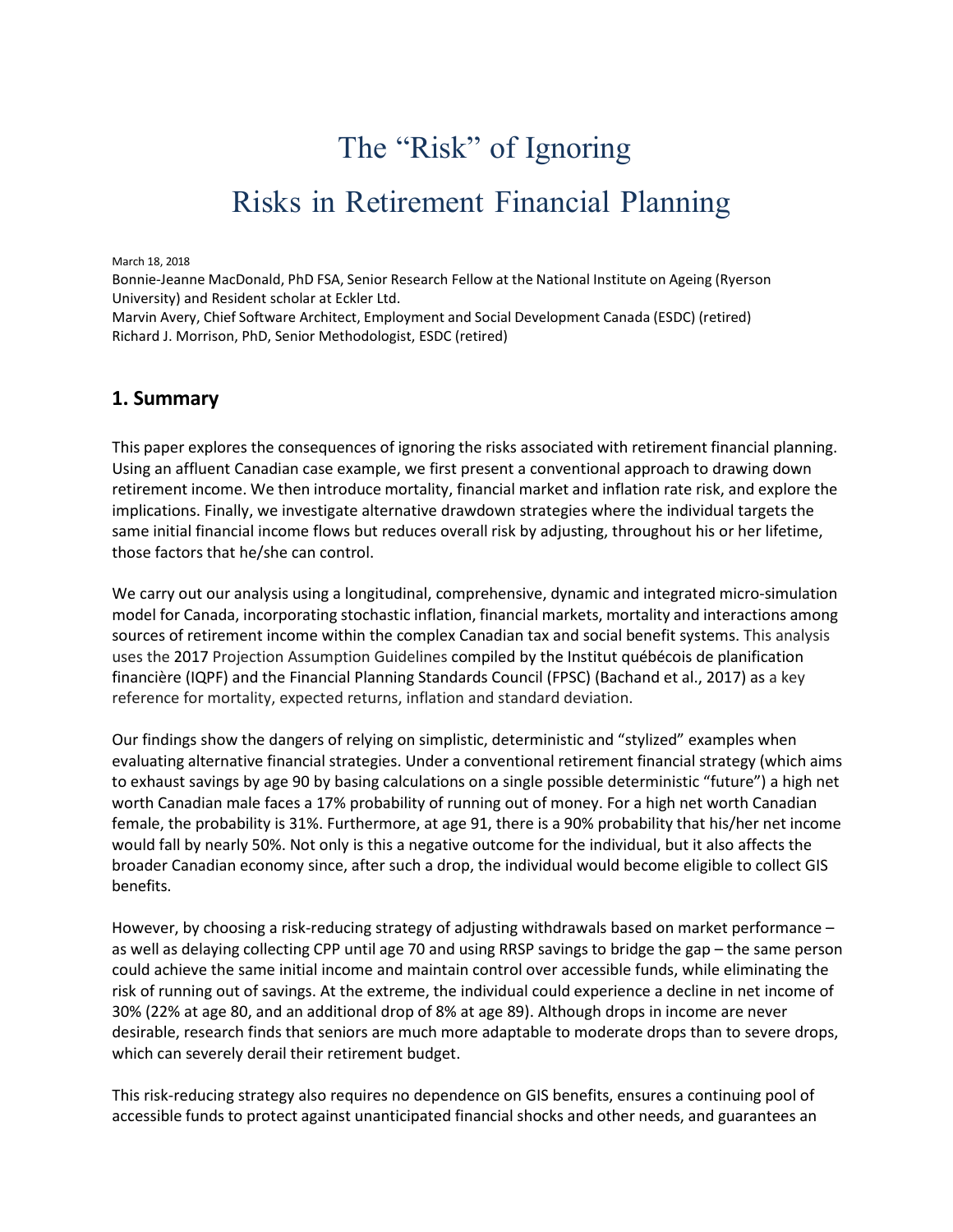additional \$5,100 in CPP income until death, transferring financial market risk, inflation risk or longevity risk.

Not only does ignoring risk lead to misleading – and possibly harmful – conclusions, the deterministic methodology cannot appropriately measure or assess the value of risk-reducing financial strategies. As a result, workers and retirees who base their retirement decisions on deterministic projections may miss out on strategies that provide the desired level of annual income while also offering protection from risks that can severely impact an individual's financial well-being at advanced, vulnerable ages.

If affluent Canadians can manage their savings to sustain their current consumption in retirement, this will protect the rest of Canadians against the cost and risk burdens of funding additional senior social programs (OAS and GIS) and the various provincial income-tested benefits. Today's 65-year-old Canadian has a 50% probability of living beyond age 90 (Bachand et al., 2017), and affluent individuals have even better longevity expectations. The percentage of elderly seniors as a proportion of the working Canadian population is expected to double from 2010 to 2030 (Statistics Canada, 2010). Helping retiring Canadians to get more clarity on their financial decisions and the underlying risks will benefit not just Canada's elderly population, but also the overall Canadian economy.

In broader terms, this research supports the practice of periodically adjusting financial strategies based on emerging information to help manage risk. For example, financial planners who rely on deterministic projections can still help mitigate some risk and help clients achieve their goals (such as not outliving their savings) by continually reviewing retirement financial strategies based on market performance, inflation, life expectancy and any other material changes in the client's circumstances.

The research also reinforces the importance of considering risk implications when reviewing key decision opportunities – for example, at what age to start collecting CPP benefit payments, whether to take the commuted value of a pension plan versus the actual pension income payments, or when and how much to tap into home equity. Appreciating that deterministic projections cannot appropriately measure, and therefore not assess, the value of such risk-reducing financial choices, an individual or advisor who relies on a deterministic approach will need to adopt additional analysis methods to more fully explore the risk implications of alternative futures.

Our findings support the importance of treating financial planning as an ongoing, comprehensive and integrated problem that includes an individual's full financial circumstances and preferences, the complex Canadian system of taxes and social benefits, and the current financial environment and spectrum of potential risks.

# **2. Introduction and Background**

Financial planners and actuaries regularly identify sources of risk relevant for retirement financial planning. Such sources include, for example, labour market risk, investment returns risk, inflation risk, living 'too long' in the sense of outliving one's financial resources (longevity risk), and the unexpected costs associated with health shocks, as well as other financial shocks (such as divorce, widowhood, and unexpected home renovations/repairs). The relatively long time spans inherent in individual financial strategies offer major opportunity for these risks to generate significant, interacting, cumulative impacts on the financial outcomes that people will experience.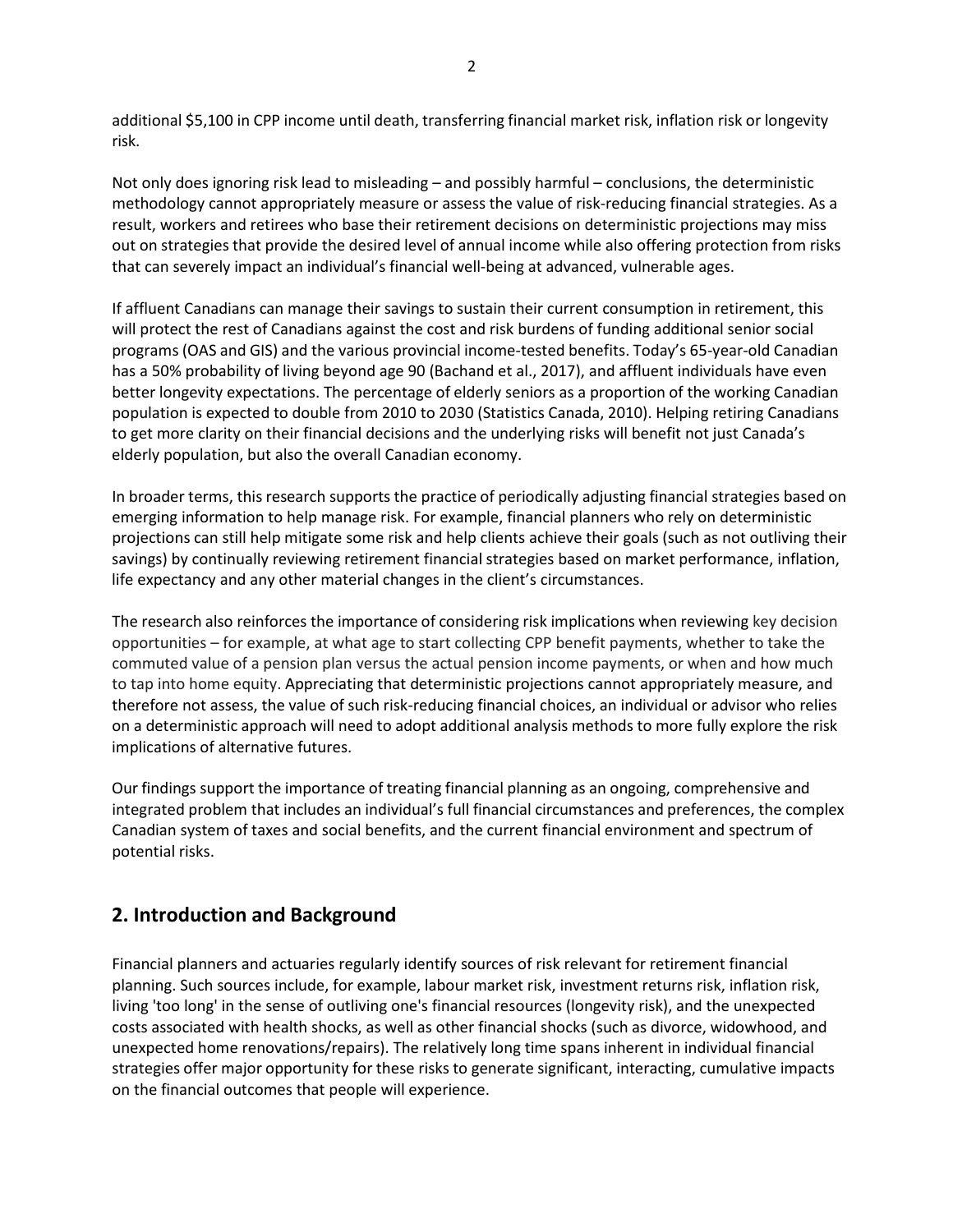Despite the widespread appreciation for the significant impacts of risk on financial outcomes, deterministic "one future" projections that are void of risk implications continue to dominate the financial planning landscape. This includes online financial planning software<sup>1</sup>, books and magazine articles providing financial planning advice, and face-to-face financial planning counselling<sup>2</sup>,<sup>3</sup>.

The impact of mismanaging savings and not accounting for risk is a major concern for seniors who do not have adequate secure retirement income from workplace pensions, C/QPP, and OAS benefits, and rely on personal savings to sustain their consumption in retirement. While younger seniors generally prefer financial flexibility, advanced age seniors often require financial security – and unfortunately, "risk" operates in precisely opposite terms, as the elapse of time enables risk to have greater opportunity to generate significant, interacting, cumulative impacts. All else equal, financial strategies that ignore risk are progressively more likely to fail with time. As a result, an elderly senior is increasingly more likely to deplete financial savings as he/she advances in years<sup>4</sup>. While younger, healthier seniors are generally better able to absorb financial risks by adjusting spending, or even returning to the workforce to supplement any income shortfalls, seniors at later ages are more likely to be more financially, mentally, and physically vulnerable to income shortfalls. For example, it is at advanced ages (e.g. 85 and beyond) that inflation has eroded any nominally fixed pension income by nearly a third (2 percent compounded over 20 years), increased frailty and skills attrition has reduced the possibility of returning to the workforce, and cognitive declines expose vulnerable seniors to financial decisionmaking mistakes (Finke et al. 2017). In addition, the advanced-aged elderly are much more likely to have experienced the impacts of financial shocks associated with the onset of chronic health conditions, which creates fixed and ongoing health care costs that cannot be postponed without impact. With the population aging and a decline in secure employer pension plan income, more and more Canadians will face this reality.

Seniors with savings manage financial and longevity risk in two general ways: (1) by transferring the risk, which can be done formally through the purchase of insurance products (such as annuities), or informally through transfers of wealth and services traditionally done within the family; and/or (2) by self-managing the risk. Although data is limited, the literature is increasingly shedding insights on the

 $1$  Including the Canadian government retirement income calculator:

https:[//www.canada.ca/en/services/benefits/publicpensions/cpp/retirement-income-calculator.html](http://www.canada.ca/en/services/benefits/publicpensions/cpp/retirement-income-calculator.html)

<sup>2</sup> In a study for the Society of Actuaries' second-round evaluation of financial planning software used by financial advisers and investors, Turner and Witte (2009, p. 10)2 noted "… the major conclusions of the first study still hold. Notably, most financial modeling programs do not do a good job of evaluating the risks that users face." They identified some of the critical issues that make financial planning challenging, but that are often missing from actual financial plans. Among others, they specifically highlighted the omission of taxes, inadequate consideration of government benefits, and simplistic treatments of labour force attachment, especially involuntary retirement.

<sup>&</sup>lt;sup>3</sup> Moreover, simplistic deterministic financial analysis are often employed to demonstrate financial planning "rules of thumb", which include "save 10% of earnings to prepare for retirement," "withdraw 4% of savings in retirement," "replace 70% of pre-retirement earnings in retirement to preserve living standards." Not only lacking in empirical evidence and widely questioned, these rules of thumb overlook a person's financial circumstances and preferences, and ignore the risks that he/she faces. Rules of thumb provide no indication of the degree of variability that a person is likely to experience or how alternative financial strategies might affect the level of that expected variability. They do not indicate how to adjust savings during the accumulation period, or consumption during the drawdown period, to reflect the experience to date and expectations and preferences about the future.

<sup>4</sup> Otherwise known as "set and forget", fixed withdrawal drawdown strategies that do not respond to risk have been repeatedly found to have an especially high risk of depleting financial savings (see, for example, Blake et al. (2003)). For an extensive summary of the literature on drawing down financial savings, including fixed withdrawal strategies, see MacDonald et al. (2013).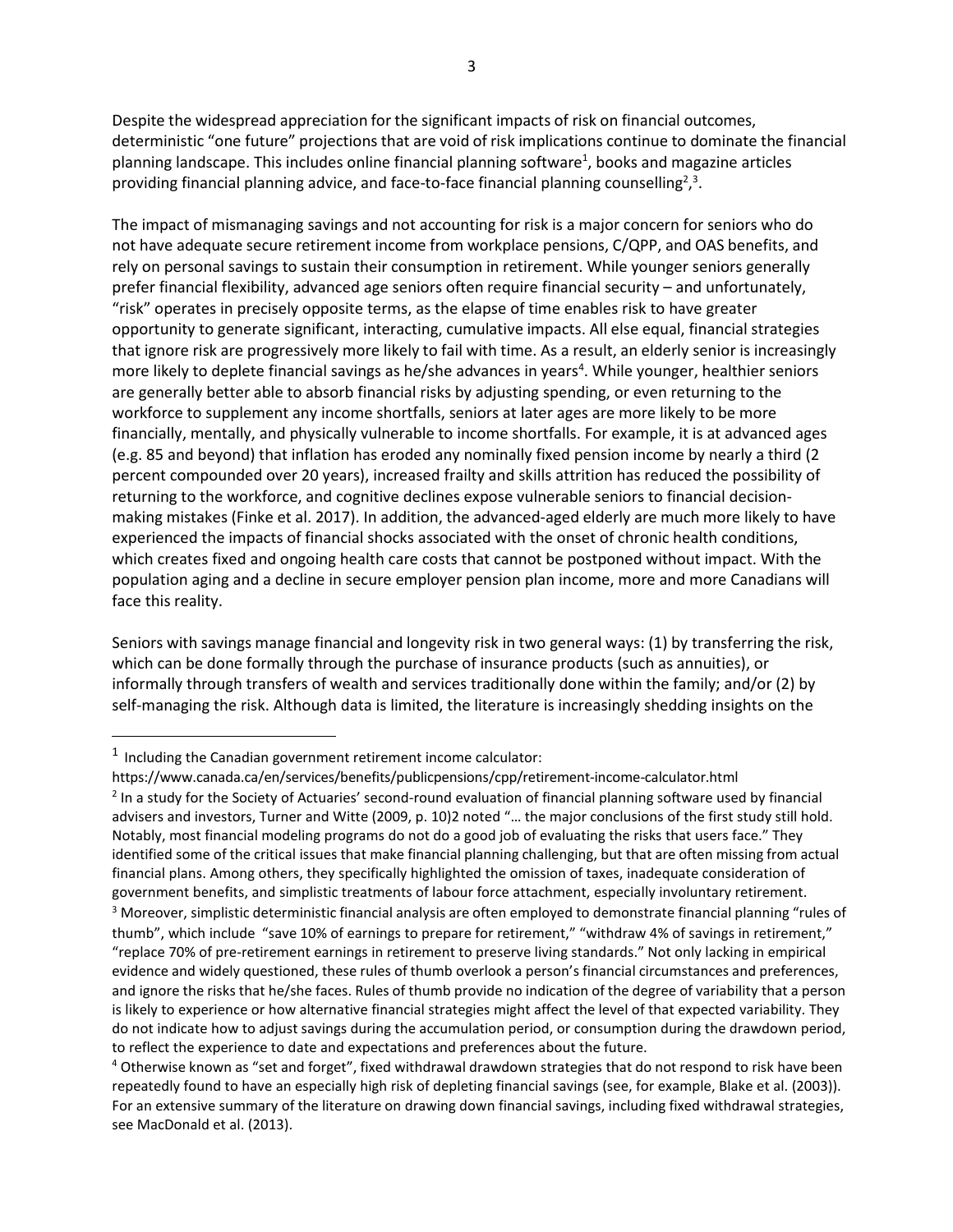actual strategy choices that seniors make. For example, voluntary annuitization is extremely rare. This has been the focus of a great deal of study (see MacDonald et al. (2013) for summary). Correspondingly, other than medical insurance, financial insurance products are not popular among seniors (SOA, 2016). In addition, the potential for risk sharing within the family is expected to decline considerably, particularly informal care services that families have traditionally provided to elderly members with chronic health care conditions<sup>5</sup>.

On the other hand, a variety of reports are increasingly suggesting that seniors who self-manage assets in retirement attempt to control their risk exposures by choosing not to spend financial savings. For example, a comprehensive recent study found that, on average, American retirees drew 1% of assets per year and had more than 80% of assets even after two decades of retirement (Wolfe and Brazier, 2017). In fact, account balances grew for over a third of retirees (ibid)<sup>6</sup>. Society of Actuaries (SOA) provided insight into the motivation underlying these empirical findings. Building on a series of surveys and focus group studies by the Society of Actuaries (SOA) over the past 15 years that explore how workers and retirees perceive and respond to retirement risks, SOA (2016) found that seniors choose not to use their savings to protect against future risks. This precautionary behaviour, however, leads to significant unspent savings at the time of death and an unnecessarily reduced lifestyle.

Rather than not spend and benefit from their savings in retirement, seniors could alternatively selfmanage risk by choosing withdrawal strategies that respond to risk. Known as "variable" drawdown strategies, seniors effectively manage investment risks by adjusting their annual payments to reflect experienced investment returns and portfolio composition. In exchange for fluctuating payments, dynamic self-managed strategies protect against running out of savings (see MacDonald et al. (2013) for an extensive review of supporting literature). This exchange appears to be consistent with the preferences and abilities of seniors, who have been found to have significant flexibility to make spending adjustments, but would prefer to hold onto assets and reduce overall spending rather than face the threat of derailing retirement plans when a risk-related event severely reduces income (SOA, 2016).

A second approach to self-managing risk is by taking advantage of key decision opportunities, such as the following choices:

- the age to begin collecting C/QPP benefit payments;
- directing funds to reducing debt or savings;
- renting versus owning primary residence; and
- the homeowner's option to draw on housing equity (either through the sale of the home or a reverse mortgage).

The purpose of this paper is to present the implications of ignoring risk, and test the effect of two riskreducing strategies – namely (1) varying savings withdrawals in response to financial market returns and

<sup>&</sup>lt;sup>5</sup> For example, currently nearly three-quarters of all senior home care is done by family members (Health Council of Canada 2012), but seniors with chronic health conditions will increasingly need to pay for this costly expense themselves, because of smaller family sizes, greater mobility of family members, greater participation of women in the workforce, and changing expectations of care within families (Gibson and Houser 2007; Pickhard, 2008, 2011; Keefe et al. 2012).

 $6$  Other studies that came to similar conclusions include De Nardi et al. (2006), Love et al. (2008), Smith et al. (2009), and Poterba et al. (2011).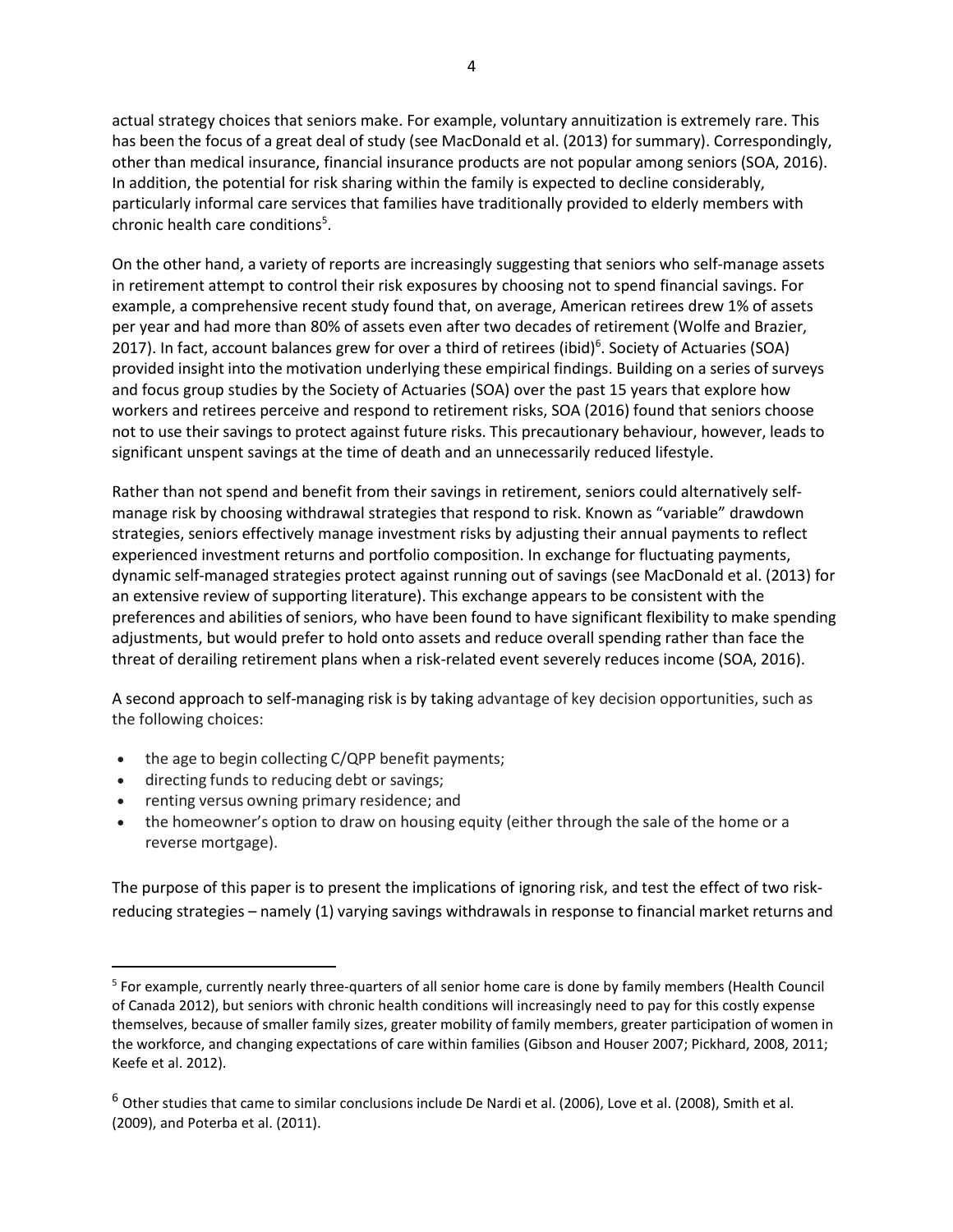(2) delaying CPP take-up. This study focuses on three major sources of negative risk in retirement that can lead to exhausting savings prematurely:

- 1. Poor investment returns;
- 2. High inflation; and
- 3. Living longer than anticipated.

We carry out the analysis using as example an affluent Canadian who depends on personal savings to sustain retirement. The analysis begins by presenting what might be conventional financial planning advice. Then, to explore the implications of risk for retirement financial planning, we next integrate into the projection a stochastic modeling of inflation, financial market returns, and mortality. We finally test several alternative financial strategies intended to reduce risk while providing the targeted return.

The rest of this paper flows as follows: Section 3 outlines our methodology; Section 4 presents the results; and Section 5 contains our conclusions.

## **3. Methodology**

## **3.1 Example Case Affluent Canadian**

MacDonald et al. (2017) found that financial planning decisions are especially important for affluent retiring Canadians with a high level of personal savings and a low level of pension income. Such affluent Canadians could include professionals or small business owners who depend on defined contribution plans and their private financial wealth in retirement. We carry out this study, therefore, using the example of a single Canadian with significant financial savings and no employer pension plan. We present calculations for a 65-year old single Canadian male (we will also show gender impacts in the analysis) in 2014 living in Ontario, with:

- \$500,000 in RRSP assets,
- \$10,000 in net non-registered financial assets,
- \$52,000 in TFSA assets,
- Maximum Canada Plan (CPP) benefits,
- No employer pension plan benefits

Income tax and OAS/GIS benefit are computed directly in the simulation (see Section 3.3). Holdings in excess of \$500,000 in financial savings represents only affluent Canadian seniors and does not reflect Canadian seniors in general. Among Canadians between 60 and 70 years old in 2005, for example, 25% held over \$100,000 in net financial savings, 16% held over \$200,000, 11% held over \$300,000 6.5% held over \$400,000, and 5.9% over \$500,000<sup>7</sup>.

<sup>&</sup>lt;sup>7</sup> Based on the 2005 SFS weighted data. We divide the household values reported in the SFS by the square root of the number of household members to arrive at single-adult-equivalent values. We calculate financial assets as the sum of registered financial assets (RRSP and RRIF) and non-registered financial assets (chequing accounts, GICs, trusts, etc), less non-mortgage debt (credit card, lines of credit, car loans, etc).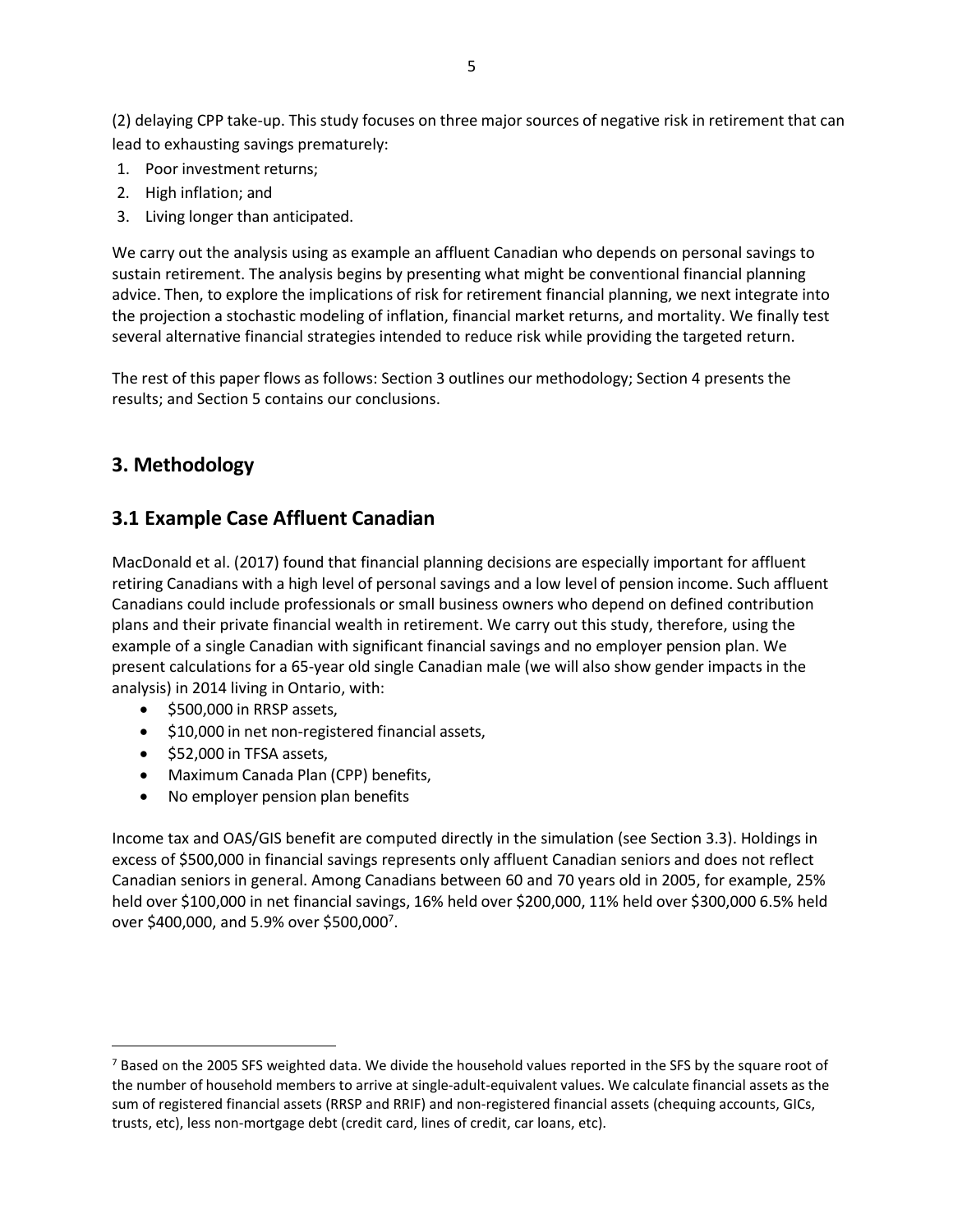## *3.2 Drawdown Strategies*

Our analysis focuses on the outcomes associated with alternative financial strategies that the subject might employ. This section describes the drawdown strategies and projection assumptions employed in this study.

#### 3.2.1 Fixed drawdown strategy

Commonly known as the "4% Rule" (Bengen, 1994)<sup>8</sup>, the fixed "Set and Forget" drawdown strategy sets a withdrawal amount at age 65, which remains constant each year (inflation adjusted). The conventional time horizon of financial planning is retirement to age 90, and therefore this study initially sets the withdrawal rate at 5%, which exhausts assets by age 90 based on a deterministic projection using our simulation assumptions (see Section 3.2.4)<sup>9</sup>. For comparison purposes, we also use a withdrawal rate of 3.3% - intended to represent a "lifetime" drawdown strategy, in that 3.3% is the calculated amount necessary to exhaust funds at the highest age on the mortality table (110).

Fixed Drawdown "5% Rule" (inflation-indexed)

• The individual withdraws 5% of the portfolio in the first year, and the same amount indexed by inflation in each subsequent year until death or portfolio exhaustion, represented by the following formula:

6 *Drawdown*<sup>65</sup> = 0.05*Wealth*  $Drawdown_x = Drawdown_{x-1}(1+ Inflation_{x-1})$  for x > 65

where

- *<sup>x</sup>*−1isthe rate of inflation between ages *x-1* and *x (see below for inflation modeling Inflationassumptions)*
- 3.2.2 Variable drawdown strategy

In a variable drawdown strategy, the drawdown amounts are dynamic in that they vary each year according to investment performance. In this analysis, the variable drawdown strategy targets to exhaust the funds at the highest age to which the individual may live (age 110 as noted above).

Variable "Dynamic" Lifetime Drawdown (the drawdown amount is re-calculated each year)

• The individual aims to withdraw, in an expected value sense, equal real amounts each year that exhaust the portfolio by age 110.

The variable strategy guarantees that funds will not be exhausted before death at the cost of fluctuating withdrawals. This is accomplished by recalculating the payments each year. The calculation is more easily understood by comparing it to the more common "1/T Rule", which essentially divides the total wealth

<sup>&</sup>lt;sup>8</sup> The 4% Rule is a popular self-managed drawdown strategy intended to protect against running out of funds before death. The origins of the 4% Rule can be traced to Bengen (1994), which argued that funds are likely not to run out under a 4% inflation-indexed fixed strategy (see also Pye (2000) and Ameriks et al. (2001)).

 $9$  The precise drawdown amount is 5.02%.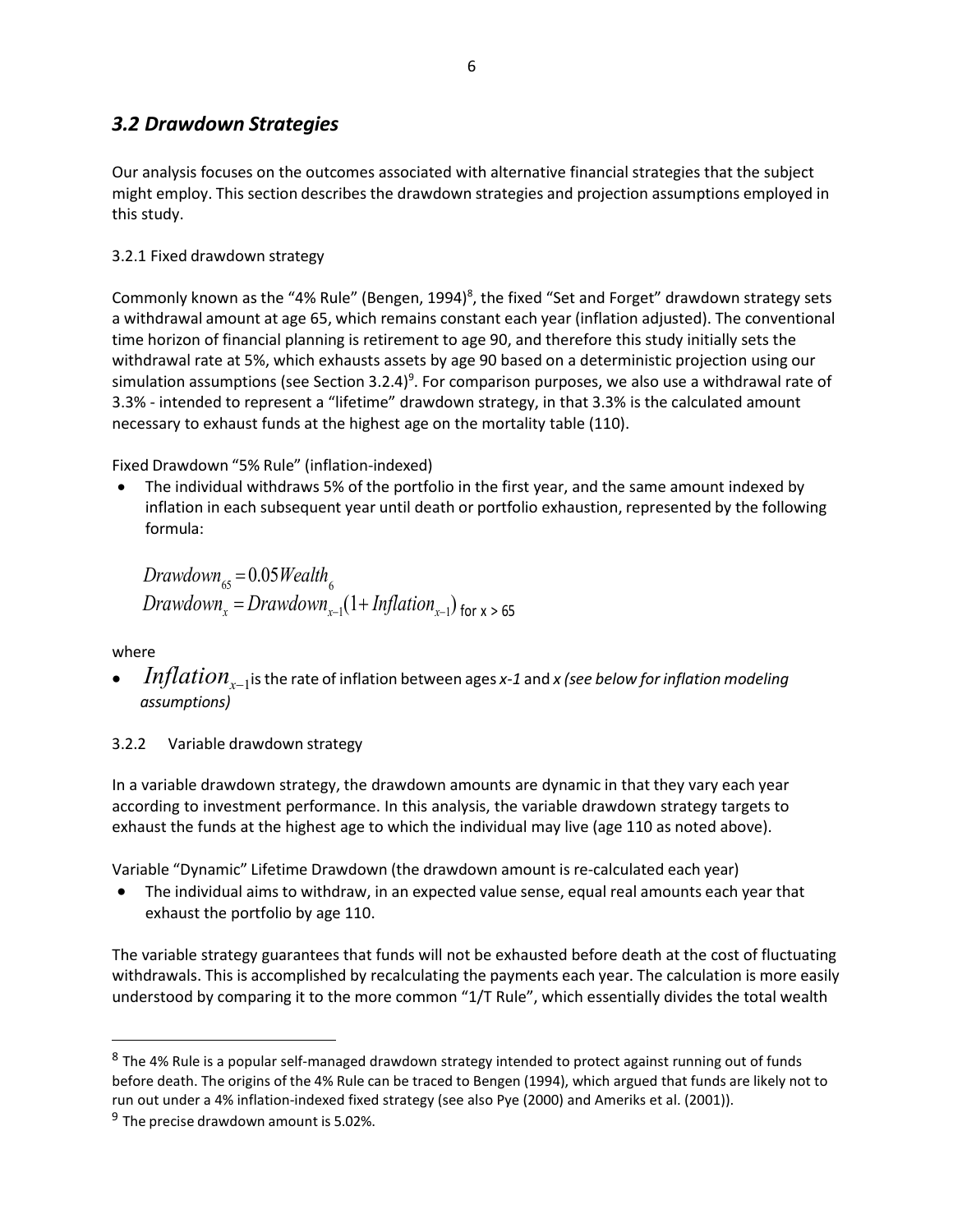remaining by the number of years until desired portfolio exhaustion. For example, in the case of a 65 year-old who aimed to exhaust assets by age 110, the "1/T Rule" would set T= 45 (110 - 65 = 45). The drawdown amounts at ages 65, 80, and 109 (for example) woul d be:

.  $Drawdown_{65}$   $=$   $Wealth_{\rm c}$  /  $45$  at age 65 (the denominator is 110 less 65);

. 
$$
Drawdown_{80} = Weaklt_{\frac{1}{6}}
$$
 / 25 at age 80;

*Drawdown* =*Wealth* / 1 at age 109; and

109 109  $\emph{Drawdown}_{_{110}} = 0$  at ages 110 and over;

Because the "1/T Rule" does not incorporate anticipated fut ure real portfolio ret urns, however, payments generally increase over time (Dus et al., 2004). To account for anticipated future asset returns so as to target level, inflation-indexed payments (that exhaust t he portfolio at the en d of the chosen horizon), the payments under the dynamic variable drawdown are calculated, using basic standard "International Actuarial Notation",  $as<sup>10</sup>$ :

$$
Drawdown_x = Weakth_x / \frac{m}{d} \text{ for } x \in [65, 109]
$$

where  $\widehat{a_{y}}_{r}$  is the actuarial present value of \$1 (inflation-indexed) at the beginning of each future year for y years (e.g. inflation-indexed y-year annuity-certain)

*y*−1 *y*−1 *y*−1 •  $a_{y} = \sum_{r=0}^{n} a_{r}^{(1+m)}$  $\frac{1+m}{1+m}$  =  $\sum (1+r)^{-t}$ , where *m* is the assumed long-term mean inflation, *n* is the

*t*= 0 *t*= 0 assumed long-term mean total nominal return on assets, an d *r* is the assumed long-term mean total *real* rate of return on assets assumption

The actuarial present value factor is re-calculated each year usin g the anticipated long-term mean real rate of return on self-managed assets. The drawdown amount i s only constant in real terms if the realized asset returns matched their projected average in each s imulation year. Given the inevitable year-to-year fluctuations in actual returns, however, the payme nts are variable.

#### 3.2.3 Delay CPP take-up

A risk-mitigating financial strategy is to delay CPP take-up from age 65 to age 70, and use RRSP savings to bridge the gap. Starting CPP benefits at age 70 instead of 65 will increase CPP pension by 42%. For example, if a 65 year-old is entitled to a CPP pension of \$10,000 per year, he/she would get a pension equivalent to \$14,200 a year if he/she delays taking the benefit until age 70. Despite the fact that it's broadly agreed that most seniors would benefit from more guaranteed fixed income<sup>11</sup>, and delaying CPP is considered the cheapest and safest approach to securing annuit ized income in retirement, very few

<sup>10</sup> See Brown et al. (2015) and Dickson et al. (2013).

 $11$  A close reading of over 150 academic research papers on how best to draw down retirement savings confirms broad agreement among researchers and other experts that workers bene fit greatly by annuitizing a significant portion of their savings at retirement (MacDonald et al., 2013). A wide spe ctrum of analysts with diverse backgrounds from different countries, using numerous approaches to measure success, have reached this conclusion. But voluntary annuitization is rare, which has been the focus of a great deal of study (ibid).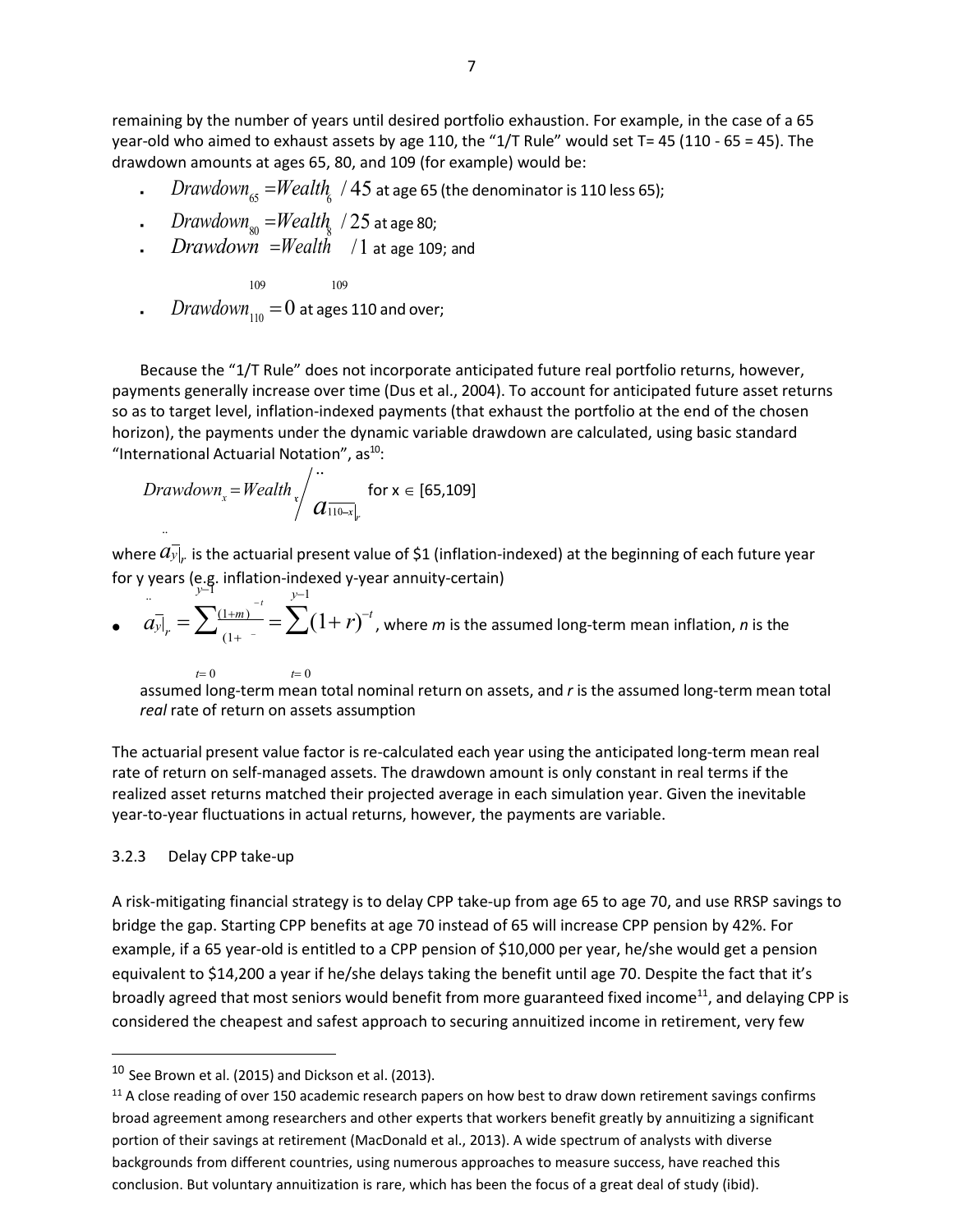Canadians choose to delay their CPP take-up – in fact, the majority of Canadians take CPP before normal retirement age (65). There have been many articles from industry promoting the value of waiting to collect CPP benefits from age 65 to 70 – and a lot of mistrust and resistance from the public<sup>12</sup>.

#### 3.2.4 Simulation assumptions

When simulating the drawdown of wealth over the individual's retirement we use:

- 2007 gender-specific Canadian population mortality rates (Canada Life Tables)
- 2014 Canadian Government tax/benefit values assuming that 2011 rules, including those regarding indexation, extend into the future<sup>13</sup>;
- Self-managed asset portfolio modeling: We assume a balanced portfolio where financial assets are invested 50% in Canadian equities and 50% in Canadian long-bonds, employing a buy-and-hold investment strategy where capital gains are realized only on withdrawal. We stochastically simulate future self-managed assets' annual net (after fees) real rates of return assuming that they are independently and identically normally distributed with a mean of 2% and standard deviation of 1%. These estimates were motivated by the 2017 projection assumption guidelines compiled by the Institut québécois de planification financière (IQPF) and the Financial Planning Standards Council (FPSC) (Bachand et al., 2017). See Appendix A for details.
- Inflation: We assume that inflation is independently and identically normally distributed from year to year with a mean of 2.0% (ibid) and a standard deviation of 0.7%, as calculated from historical inflation rates over the past twenty years (from 1996-2016). See Appendix A for details.

# **3.3 Tool of Analysis**

This paper uses a longitudinal dynamic microsimulation model to project the financial consequences of alternative drawdown strategies within the Canadian retirement income system, while accounting for the uncertainty of future financial returns, inflation rates, and mortality. An important benefit of the microsimulation approach is that, while deterministic modeling examines a single potential future, individual microsimulation modeling simulates many (here, a million) independent futures following from a particular financial strategy. By tracking the income flows year-by-year as they interact with the financial market, inflation, and with the set of tax and benefits programs relevant for the individual, there is significant analytical flexibility to fully and clearly examine the financial consequences of alternative financial strategies.

Figure 1 illustrates the general simulation structure<sup>14</sup>. The top box of Figure 1 represents the input at the outset of each simulated lifetime. This information includes the subject individual's chosen drawdown

<sup>12</sup> Some examples include:

<sup>&</sup>quot;Why women (especially) should delay taking CPP" http[s://www.theglobeandmail.com/globe-investor/retirement/retire](http://www.theglobeandmail.com/globe-investor/retirement/retire-)lifestyle/why-women-especially-should-delay-taking-cpp/article35945038/

<sup>&</sup>quot;Asking Canadiansto delay their CPP benefits? Good luck": https:[//www.theglobeandmail.com/globe-investor/retirement/retire](http://www.theglobeandmail.com/globe-investor/retirement/retire-)planning/asking-canadians-to-delay-cpp-retirement-benefits-good-luck/article33964757/

<sup>&</sup>quot;Want your money to go further in retirement? Defer CPP until age 70": http[s://www.theglobeandmail.com/globe](http://www.theglobeandmail.com/globe-)investor/retirement/retire-planning/how-deferring-cpp-until-age-70-pays-off-for-retirees/article34209897/

<sup>&</sup>quot;Why people hate the thought of deferring their CPP pension": http[s://www.theglobeandmail.com/globe-](http://www.theglobeandmail.com/globe-)

investor/retirement/retire-planning/cpp-pension-and-why-people-hate-to-wait-they-really-hate-it/article34244279/

 $13$  We assume no individual-specific personal tax deductions – such as childcare or running a business, or credits for items such as charitable donations or medical expenses.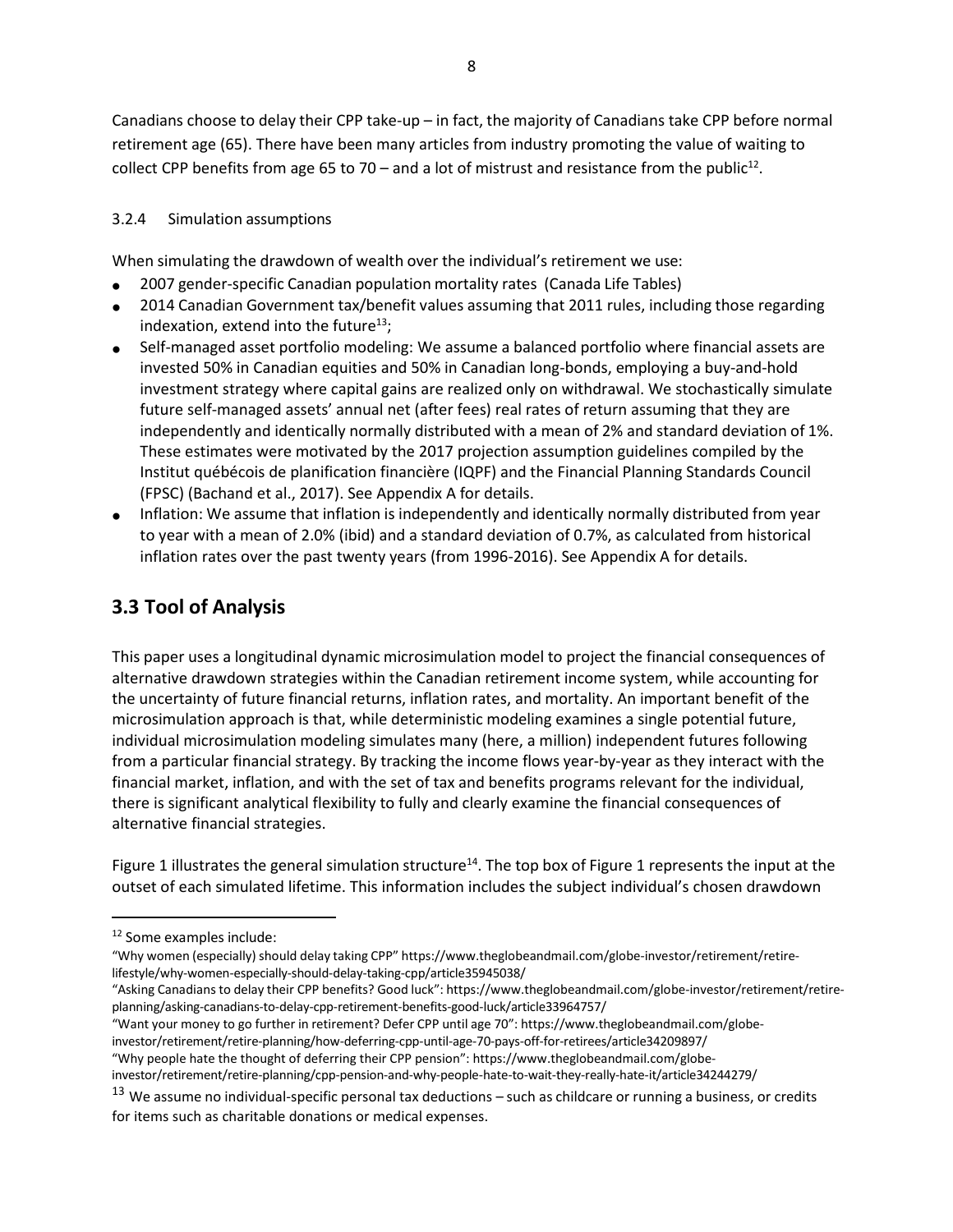strategy, personal characteristics and financial resources in term of the tax assisted and non-tax assisted portfolio sizes at retirement, and the Canada Pension Plan and private (employer) pension benefit levels (defined in Section 3.1). The simulation first determines the various income sources that the person is eligible to receive during the coming year. Based on this, it next calculates the drawdown amount, which is then subtracted from the portfolio of financial assets, which accumulates according to the simulated asset returns, generating dividends, interest income, and a mix of realized and unrealized capital gains. The realization of capital gains, asset returns, and withdrawals from the portfolio all affect both the taxes payable and the composition of the portfolio heading into the next year. The individual pays all relevant income taxes at the end of the year, including repaying any government income-tested benefits that are "clawed back" as a result of the year's income level, as well as taxes on capital gains.

Year by year, the model records the relevant annual information. This process continues until the individual has died within the year, which is determined by comparing a pseudo-random draw against standard mortality table rates. Once the individual dies, the model records the relevant information for the particular lifetime, and moves on to the next instantiation. Each run generates one million independent instantiations of the subject individual for the analysis that we report in this paper.

<sup>&</sup>lt;sup>14</sup> This description summarizes that given in MacDonald et al. (2017).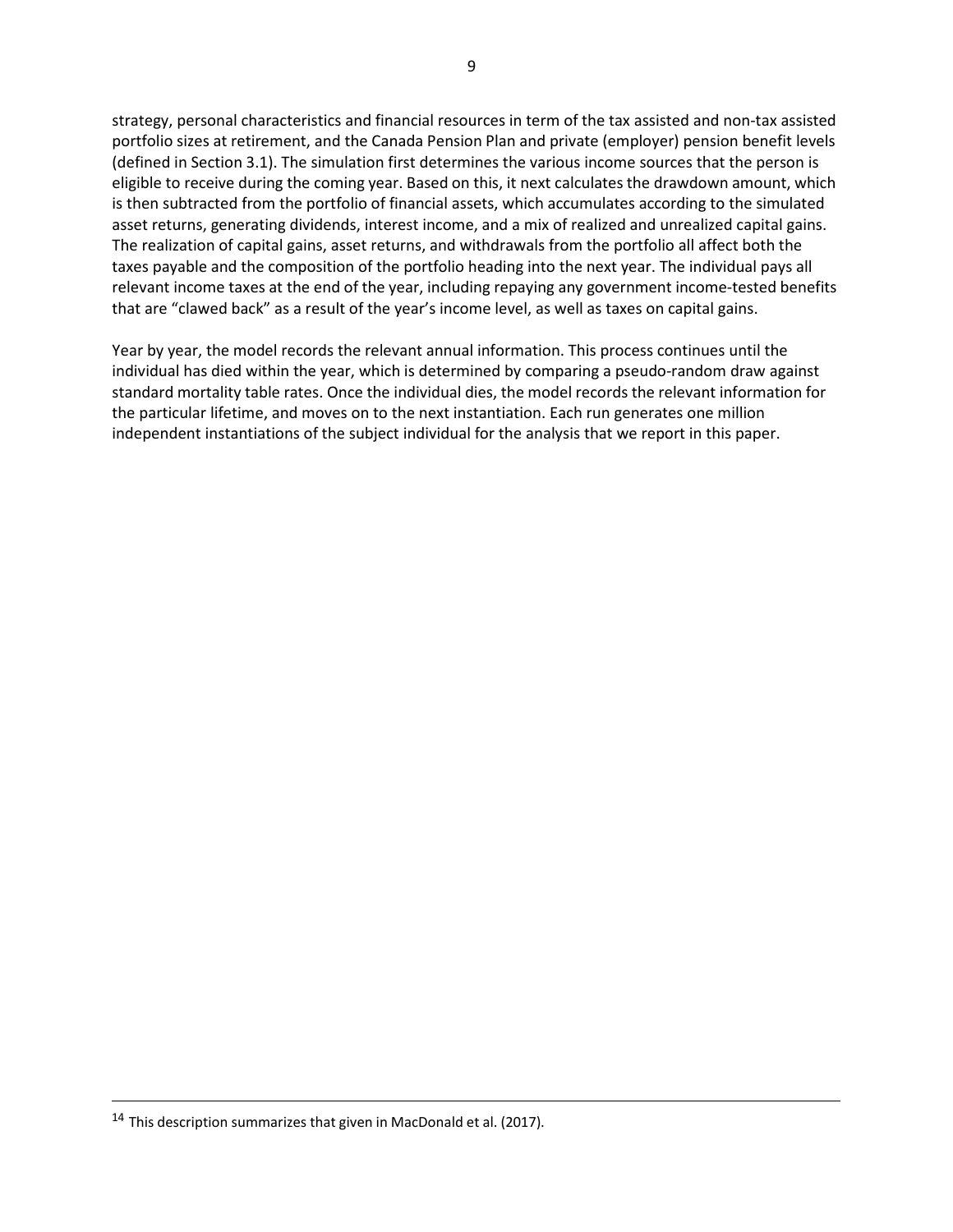Figure 1: General simulation structure of longitudinal dynamic microsimulation model (modified from Figure 1 in MacDonald et al. (2017))

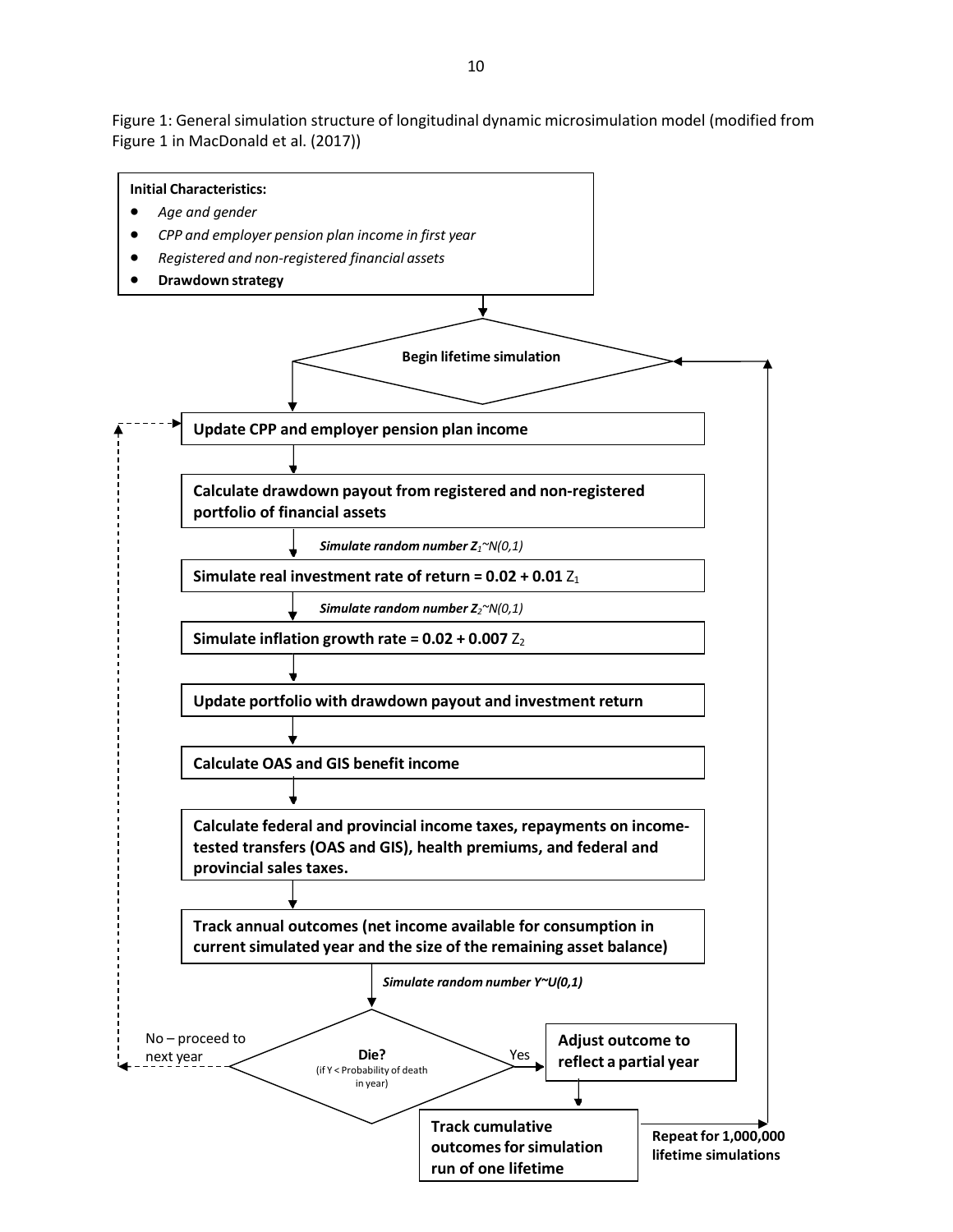The choice of a microsimulation approach reflects the challenges of using classical statistical and optimization techniques when evaluating alternative financial strategies. As discussed in MacDonald et al. (2013), more traditional optimization techniques encounter a variety of difficulties when modeling the realistic outcomes of alternative financial strategies, the most obvious challenge being its inability to incorporate the discontinuous functions and derivatives underlying the Canadian tax and transfer system. The second important advantage of the microsimulation approach is that it allows the analyst to track and examine the necessary simulated information in as much detail as is desired. So, while the traditional approach is often very limited in output, microsimulation opens the scope to evaluate the trade-offs between alternative financial strategies from a variety of perspectives – risks and returns such as annual or lifetime mean/medians for the various income flows, the quantiles associated with those income flows, or other distribution statistics such as "ruin", the probability that a particular government benefit is received, etc<sup>15</sup>.

An important simplification in this analysis is that we do not impose the minimum RRSP withdrawal requirements. This requirement is irrelevant in the traditional academic literature on drawdown since, if the tax and transfer system is not incorporated, it can then be assumed (without mention) that nondesired minimum withdrawals are reinvested without any implications. In the real world, however, there are tax implications and future work will include enforcing the minimum withdrawals, reinvesting "overwithdrawals" and drawing them down later.

### **3.4 Outcome measures**

We apply all of the relevant tax and benefit program rules, and strategy parameters, to derive the constant dollar net income available for consumption (referred to as "spendable income" to emphasize that it captures the comprehensive and integrated total net income).

A common statistic to measure dispersion is standard deviation, but there are challenges in its interpretation owing to the complexities of tax/transfer systems that lead to dispersions that are, primarily because of the system's intentional progressivity, not symmetric about the mean.

We calculate and report percentiles by age, therefore, focusing on the 10<sup>th</sup>, median (50<sup>th</sup>) and 90<sup>th</sup>. For example, the 10<sup>th</sup> "spendable income" percentile represents the value in a given year where 10% of the simulations produce spendable income below it, and 90% above it. The 10% and 90% percentiles represent the range within which 80% of the outcomes fall in that given year<sup>16</sup>. Section 4 predominantly employs graphics to demonstrate outcomes across the life-course, which includes the mean remaining portfolio balances by age.

We also calculate "probability of ruin" as a lifetime measure to summarize the risk exposure faced. The "probability of ruin" counts the number of simulated lifetimes in which the assets are depleted before the subject's death, and reports it as a proportion of total number of simulations.

<sup>&</sup>lt;sup>15</sup> Moreover, having access to the full slate of intervening variables considerably facilitates model validation - that is, ensuring that the model is doing what is supposed to be doing, which is particularly important in a tax/transfer system of this complexity.

 $16$  Note that a simulated person who hits the 90<sup>th</sup> percentile in a particular year does not signify, however, that that particular simulated future represents the 90<sup>th</sup> percentile value in each and every year - some years that individual may lie above the 90<sup>th</sup> percentile, and in others below it.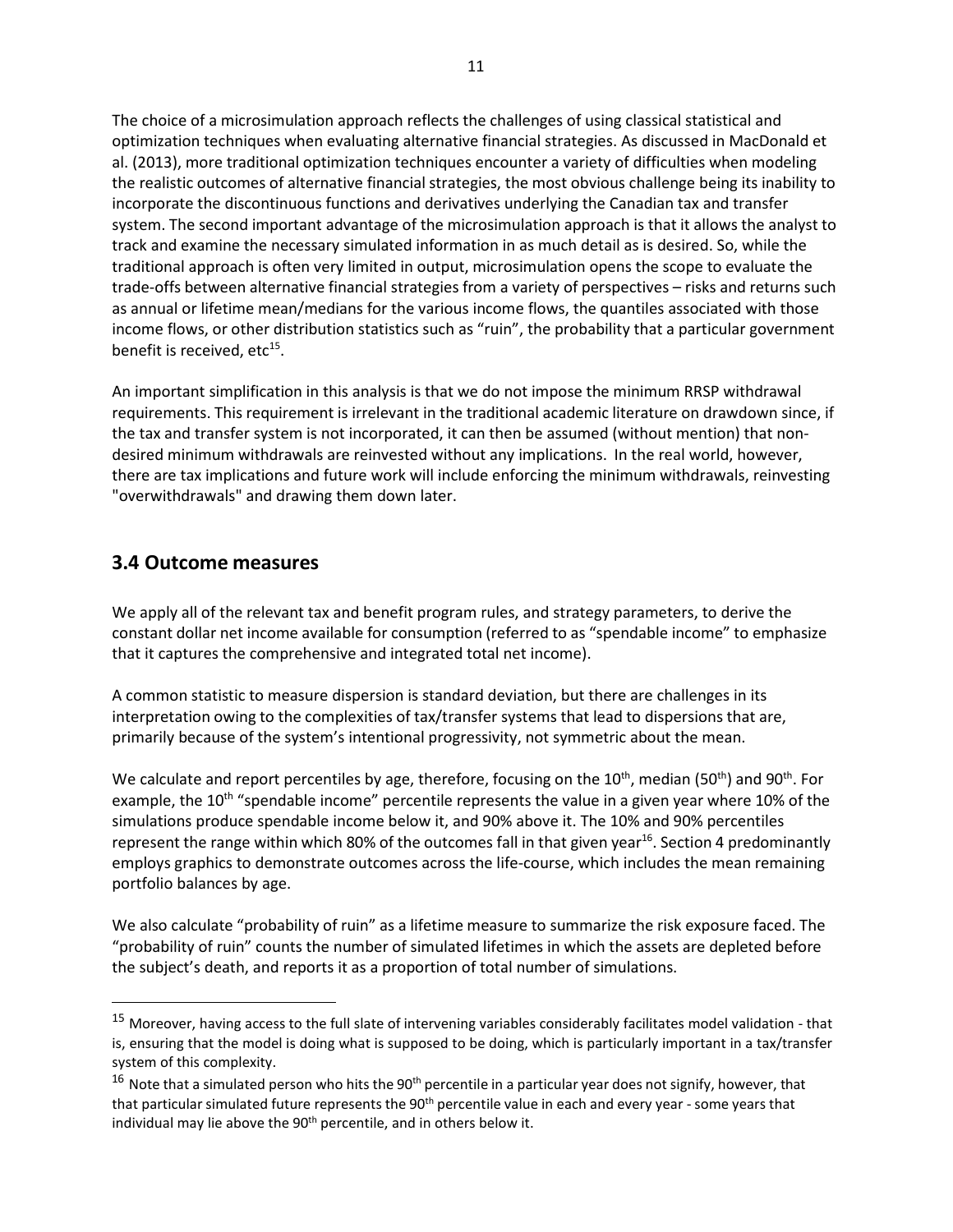## **4 Results**

We first investigate the implications of a conventional strategy that, according to a "deterministic" projection of the future, would exhaust assets by age 90. Figure 1 reports the deterministic net income available for consumption each year (spendable income on the left y-axis), and the financial savings (right y-axis). Each year, the spendable income is flat at \$37,250 (inflation adjusted to year 2014), made-up of the following components:

Canada Pension Plan: \$12,154 Old Age Security: \$6.676 RRSP withdrawals: \$25,100 Other savings: \$502 TFSA withdrawals: \$2,610 Taxes: \$9,710

On the surface, this strategy is attractive to a person who, without a bequest motive, desires to use savings to fund retirement. The income stream is fixed, which facilitates financial planning and budgeting because the income does not fluctuate and is known in advance, and savings depletes nearly linearly until assets are exhausted at age 90. But there are three major problems with this conventional advice.

Figure 1: Deterministic projection of spendable income (left y-axis) and assets (right y-axis) by age (age 65 to 90) using a 5% fixed drawdown strategy (\$2014)



First, what occurs if the subject lives past age 90? Figure 2 calculates the implications of living beyond age 90, thereby demonstrating the implications of longevity risk. If the subject lives beyond age 90, assets are depleted and spendable income drops by 46% to \$20,250 (inflation adjusted to the year 2014), made-up of the following components:

Canada Pension Plan: \$12,154

Old Age Security: \$6.676

**Guaranteed Income Supplement: \$3,060 RRSP withdrawals: \$0 Other savings: \$0 TFSA withdrawals: \$0 Taxes: \$1,870**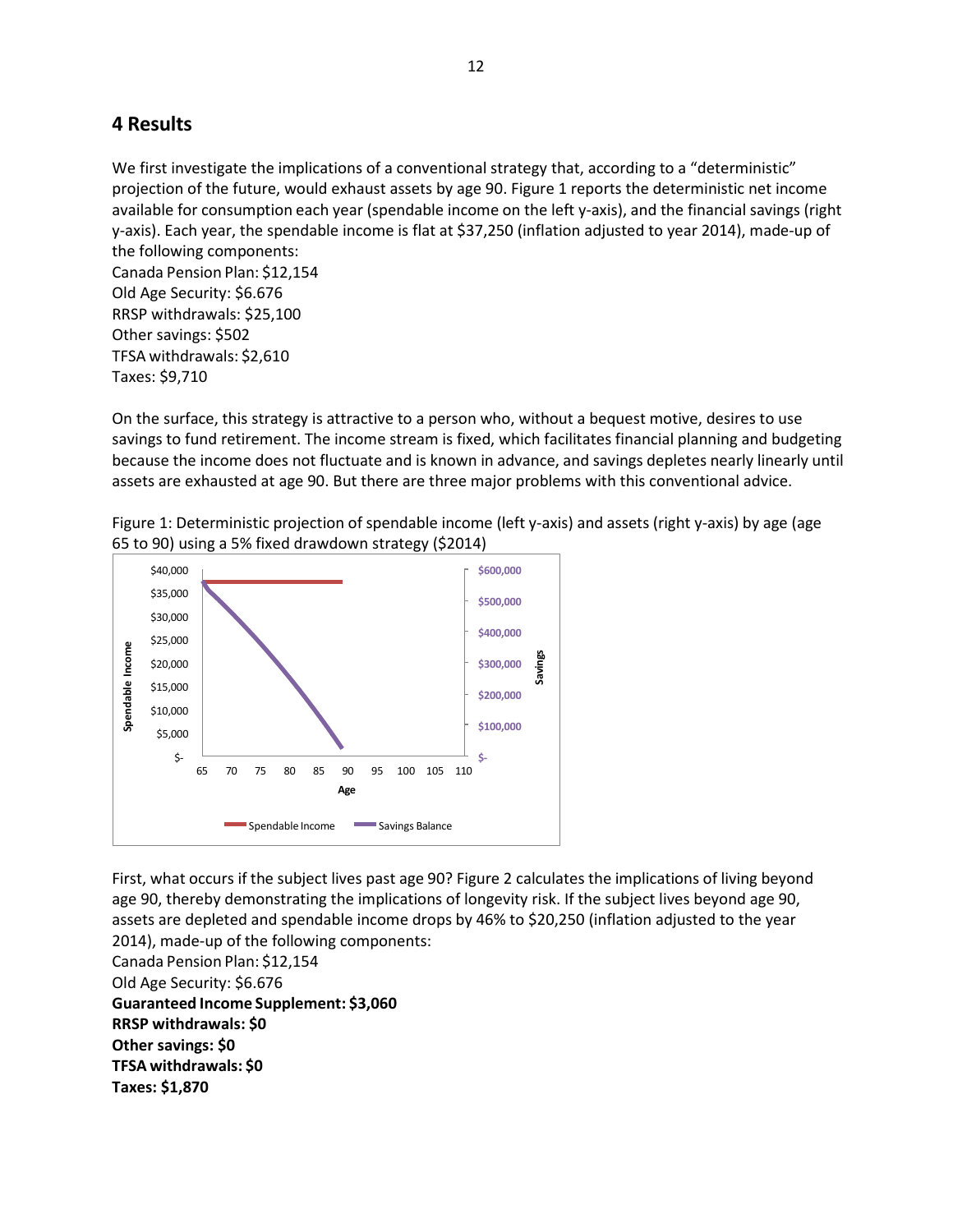The income components that have changed since pre-age 90 are bolded. In addition to paying much lower levels of taxes, the subject begins receiving GIS benefits. Although the GIS program serves as excellent protection for lower-income Canadian seniors, the subject under consideration was initially categorized as an affluent Canadian according to wealth levels. By mismanaging the drawdown of savings, however, the net income is not only drastically decreased at a potentially vulnerable age, it creates a greater cost burden on working-Canadians. In this example, such a high net-worth Canadian male faces a 17% probability of running out of wealth, and a female of 31%. This becomes a societal concern if seniors who could otherwise fund their own retirement become dependent on federal and provincial income-tested programs that are paid for through tax revenue, particularly given the aging of the Canadian population.





The third challenge with this conventional advice is that the probability of this future happening is zero. Although the assumption values are reasonable, the existence of risk by definition leads to any deterministic "one future" projection carrying a 0% probability. By simplifying the complexity of future financial outcomes into a single possible future, deterministic projections are valuable in that the underlying calculations are relatively simple and can often be done quickly, producing results that are easy to communicate. This simplicity can provide important insight into the basic workings of a complex system. But, by presenting only a single possible future that carries essentially a 0% probability, deterministic projections are very limited when understanding the implications of alternative financial strategies operating within a complex system in an unknown future.

Rather than examine one possible future, therefore, Figure 3 presents the *distribution* of spendable income across a *million* possible futures. By modeling the relationship between all of the components, our microsimulation approach captures the ongoing dynamics over time in alternative futures. Figure 3, and the figures thereafter, report on the range of future outcomes, which will help to unravel the implications of risk and understand the impact of risk mitigating financial strategies.

Figure 3 shows that there is a 10% probability of running out of savings before age 89, and a 10% probability after age 91. According to our assumptions, therefore, there is an 80% probability that assets will be depleted and spendable income reduced by 46% between ages 89 and 91.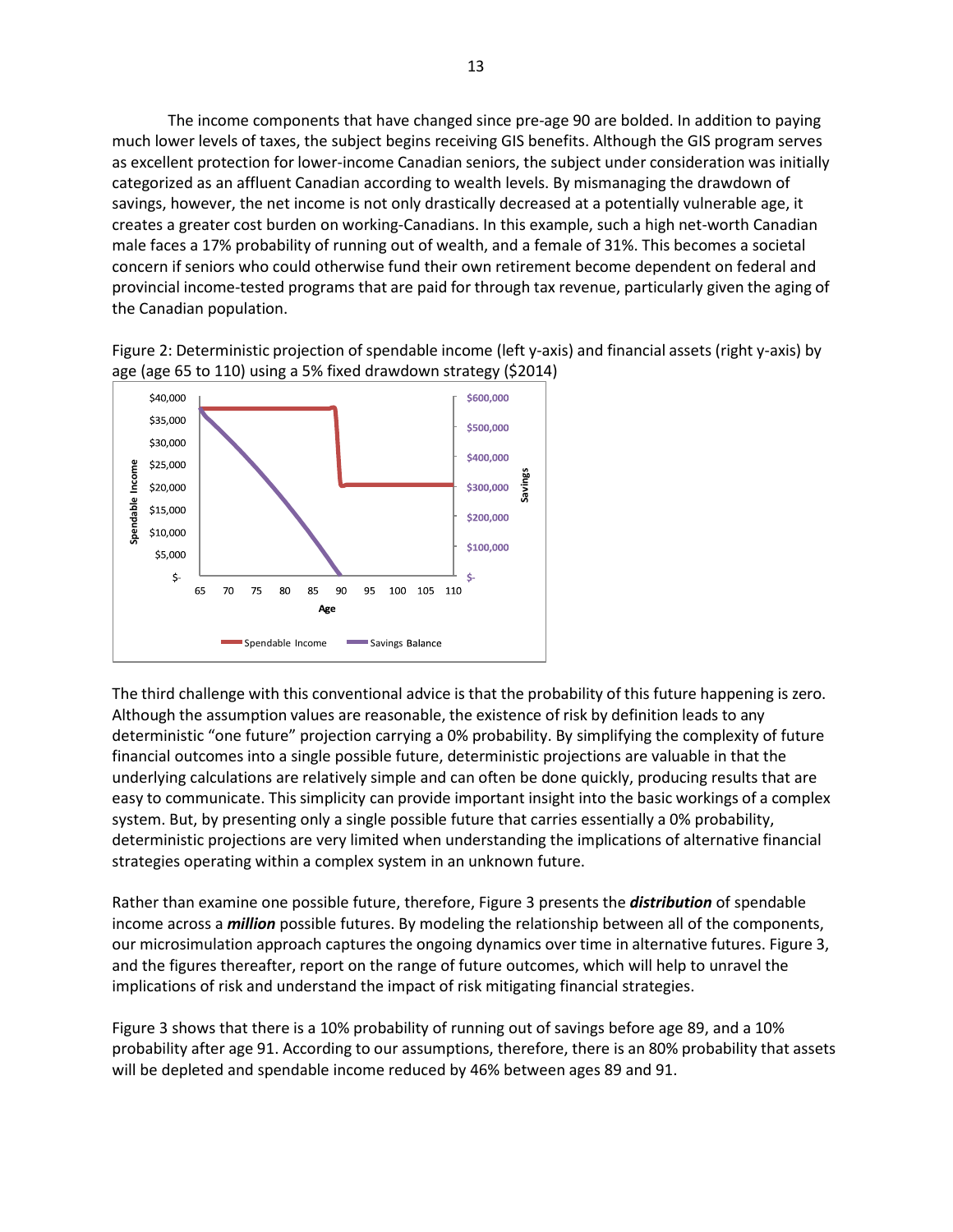Figure 3: Stochastic microsimulation projection of spendable income (median, 10<sup>th</sup> and 90<sup>th</sup> percentiles) and mean financial assets (right y-axis) by age (age 65 to 110) using a 5% fixed drawdown strategy (\$2014)



A common deterministic technique to investigate the implications of financial market risks is to apply "stress testing", where a handful of deterministic projections are performed at varying levels of financial market returns. Figure 4 illustrates a "good" and a "bad" case scenario where, rather than receive a fixed 4% after-fees nominal rate of return (2% real), the assets accumulate with a fixed 5% or 3% nominal return. In terms of our financial market model, this would be one standard deviation away from the mean. In the "bad" case scenario, the subject exhausts assets at age 87, and in the "good" case scenario at age 94. Although the "stress test" scenarios are not seemingly very extreme, these results fall far outside the 10% tails. The deterministic projection is clearly very sensitive to the assumed fixed rate of return, and seemingly reasonable "good" and "bad" case scenarios lead to extreme outcomes that are not probable.

Figure 4: Spendable income by age (age 65 to 110) using a 5% fixed drawdown strategy (\$2014): deterministic projection with fixed 3% and 5% nominal rates of return, and stochastic microsimulation projection (median,  $10^{th}$  and  $90^{th}$  percentiles)

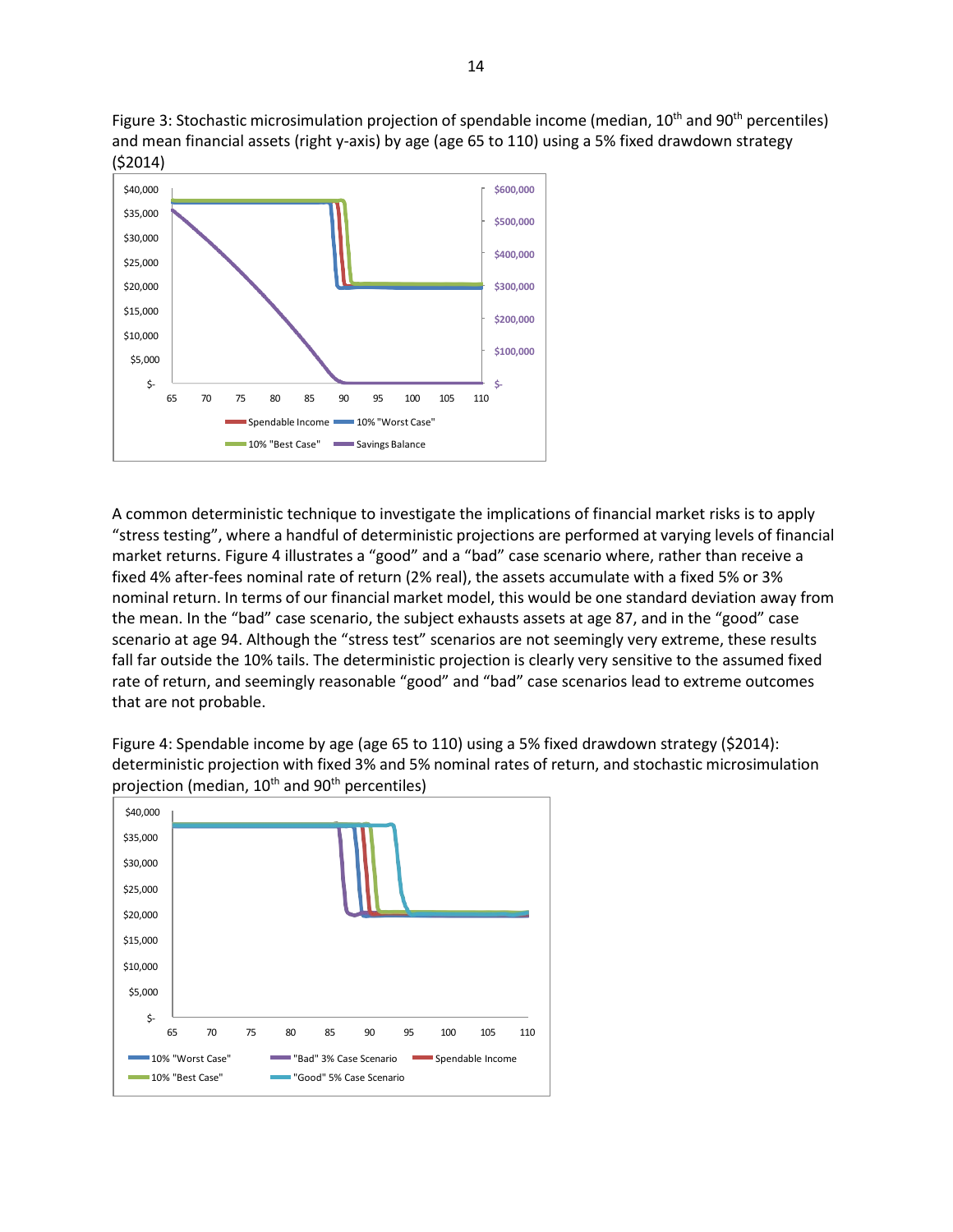Treating the future deterministically, a strategy to manage the longevity risk of losing nearly half of spendable income beyond age 90 is to lower the withdrawals each year so that savings lasts to a very advanced age. According to the baseline deterministic assumptions, a fixed drawdown strategy of 3.3% would exactly exhaust savings by age 110 – as demonstrated in Figure 5.





Figure 6 shows the implications of investment and inflation rate risk. Even in this very conservative strategy, there is a 10% risk of depleting assets and suffering a large decline in spendable income before age 107. The purpose of choosing a conservative drawdown strategy is to ensure adequate income later in life. Figure 6 demonstrates that even very low withdrawals do not protect against the risk of running out of savings at an advanced (and likely frail) age, which would likely result in unwelcomed changes when a steady income is likely critically important for survivors to cover ongoing and fixed health care costs.

Figure 6: Stochastic microsimulation projection of spendable income (median, 10<sup>th</sup> and 90<sup>th</sup> percentiles) (left y-axis) and mean financial assets (right y-axis) by age (age 65 to 110) using a 3.3% fixed drawdown strategy (\$2014)

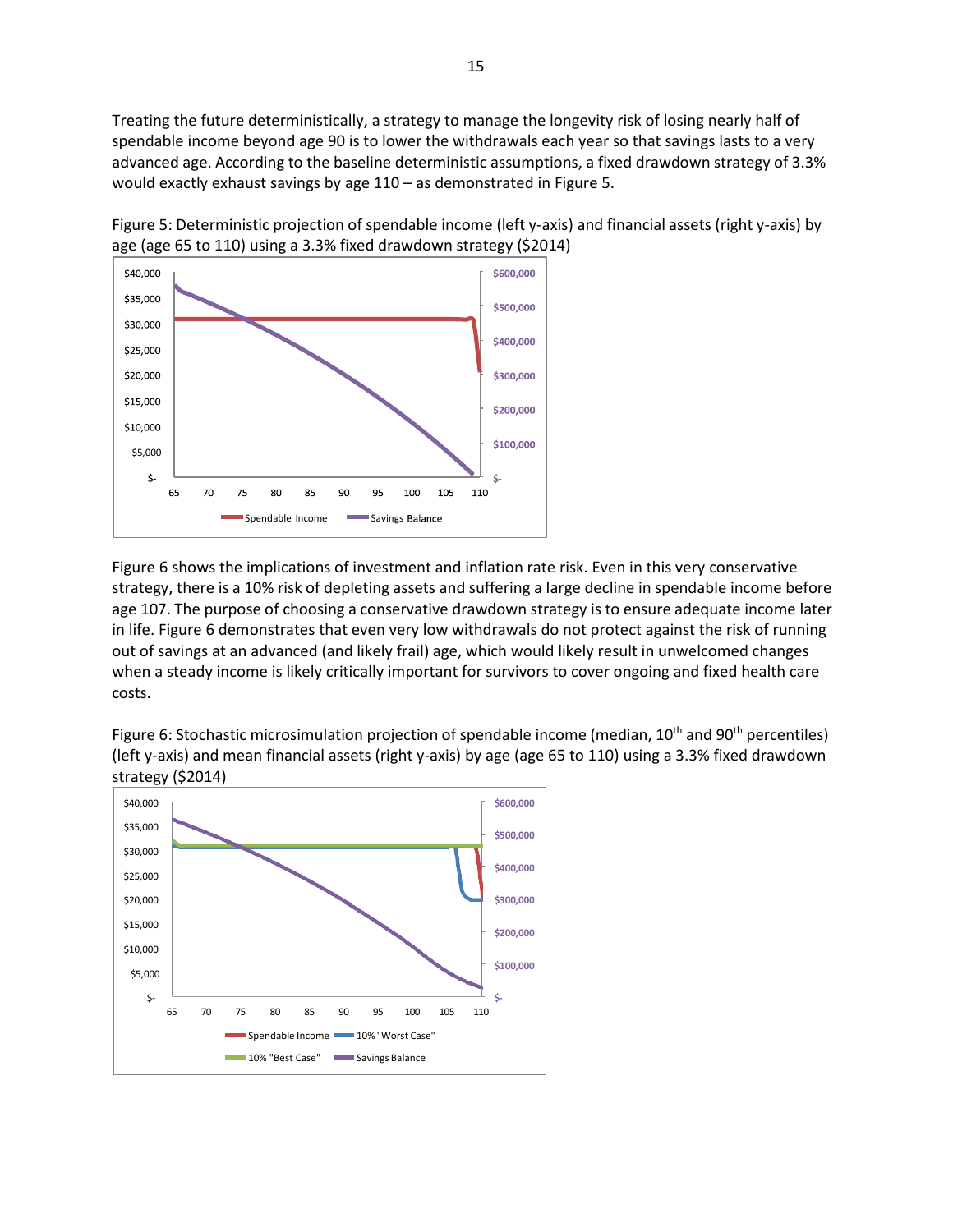Figure 7 reports the deterministic "stress test" results, showing that assuming a fixed nominal 3% return leads to asset depletion by age 100 – a full seven years earlier than the 10% worst case. Again, these results support the challenge of depending on deterministic projections to understand the implications of risk.

Figure 7: Spendable income by age (age 65 to 110) using a 3.3% fixed drawdown strategy (\$2014): stochastic microsimulation projection (median, 10<sup>th</sup> and 90<sup>th</sup> percentiles), and deterministic projection with fixed 3% and 5% nominal rates of return



Ensuring that savings are not exhausted can be achieved through a risk-mitigating drawdown strategy – a variable dynamic drawdown strategy, described in Section 3.2. Figure 8 presents the results of the variable dynamic drawdown strategy, where payments are adjusted each year to reflect financial market performance (see Section 3.2 for precise formulas). The spendable income by age on the left y-axis of Figure 8 shows that, even in the 10% worst and best simulations, the payments continue to be reasonably steady within a narrow corridor. This financial strategy is designed so that assets (graphed on the right yaxis) are never exhausted prior to the intended age (110), which ensures that net income does not suddenly drop. In addition, Section 2 discusses the empirical evidence showing that seniors prefer not to spend savings out of concern for later-life financial shocks – this strategy fits this preference by ensuring an ongoing contingency reserve of available funds for unanticipated financial shocks.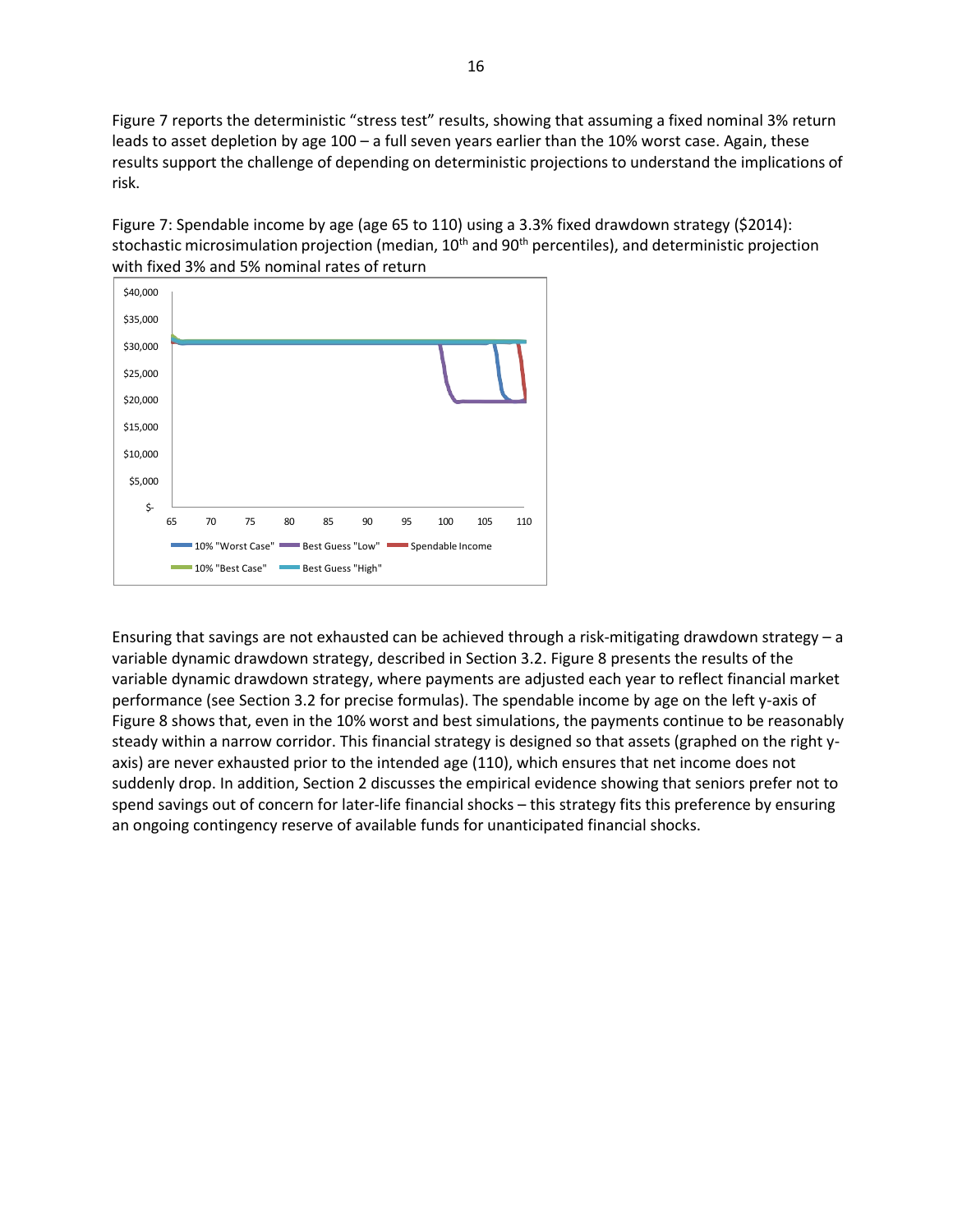Figure 8: Stochastic microsimulation projection of spendable income (median, 10<sup>th</sup> and 90<sup>th</sup> percentiles) (left y-axis) and mean financial assets (right y-axis) by age (age 65 to 110) using a variable drawdown strategy (\$2014)



The drawdown strategy in Figure 8 is extremely conservative, and may not fit the preferences of retiring Canadians who desire higher levels of flexible income in the earlier part of retirement, and a lower level of secure income during the later portion. Figure 9 shows the results of an alternative, hybrid, strategy designed to have higher spendable income during the younger (and generally disability-free) retirement years, and a stable income thereafter. This is achieved by allocating 50% of the RRSP savings to the variable drawdown strategy, and employing a fixed drawdown strategy that targets the initial income of the original Figure 2 for the remaining assets (which is calculated to be 5% fixed withdrawals for the nonregistered wealth and TFSAs, and 7.1% fixed withdrawals of the other 50% of RRSP savings).

In Figure 9, the income begins at the original spendable income of \$37,250 (inflation adjusted to year 2014) from Figure 2. Unlike in the original strategy, however, the first drop of 32% (\$37,250 to \$25,200) occurs at approximately age 82 when the RRSP savings allocated to the fixed drawdown strategy is exhausted. A further drop of 6% to \$22,500 occurs when the TFSA and non-registered wealth is exhausted at age 90 (with a 10% probability of before age 89 and a 10% probability of happening after age 91). Thereafter, this strategy provides a relatively secure level of retirement income of \$22,500 during later years and a continuing pool of accessible funds.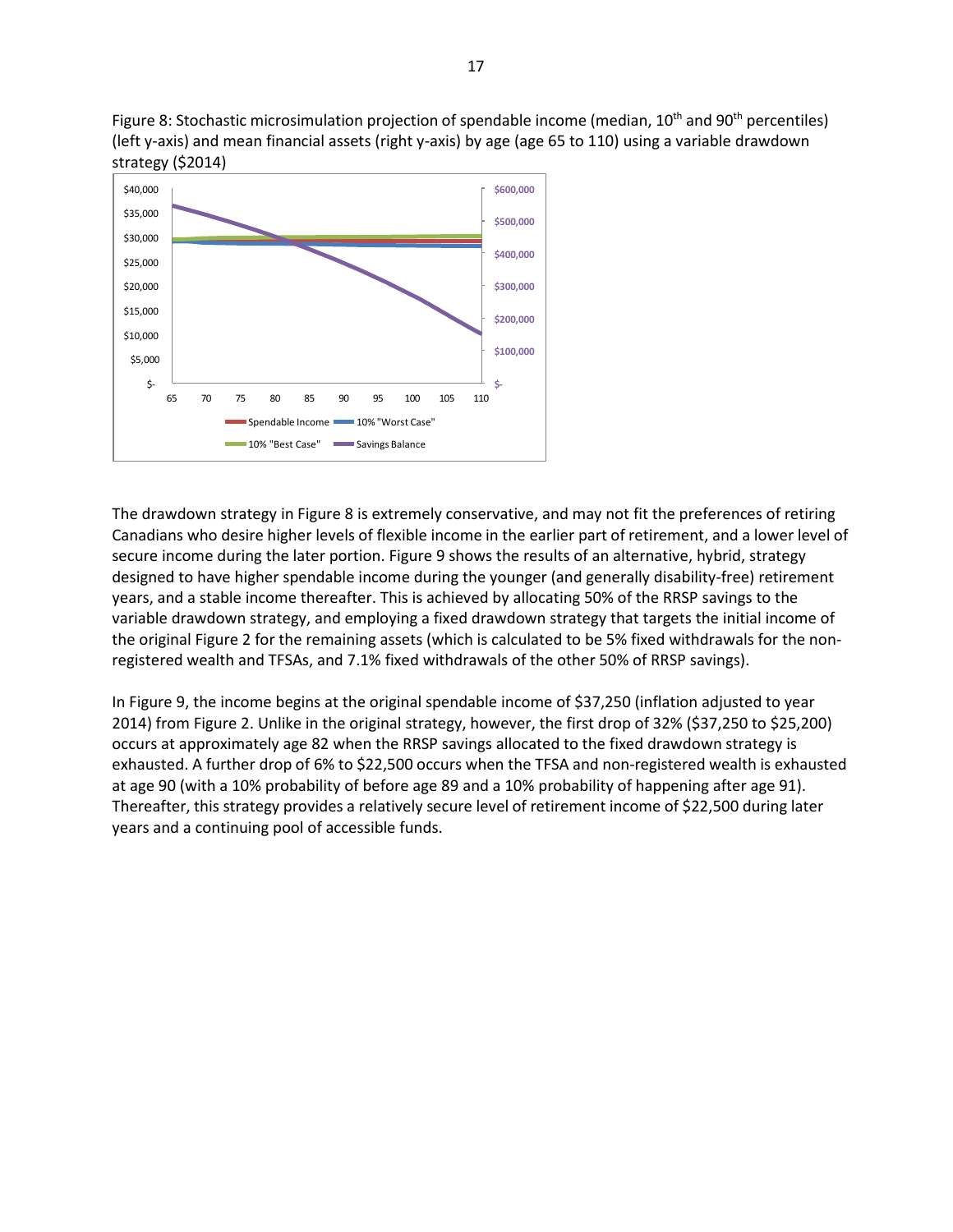Figure 9: Stochastic microsimulation projection of spendable income (median, 10<sup>th</sup> and 90<sup>th</sup> percentiles) and mean financial assets (right y-axis) by age (age 65 to 110) using a hybrid of variable and fixed drawdown strategies (\$2014)



But, there is a financial strategy that generates better financial outcomes. By delaying CPP take-up to age 70 and using RRSP wealth to bridge the gap, Figure 10 shows the direct improvement to both the retirement income expectation and risk exposure. Targeting the same initial income, there is an initial drop of 23% to \$28,800 at a slightly earlier age of 80, and the second drop at age 90 of an additional 7% to \$26,000.

Figure 10: Stochastic microsimulation projection of spendable income (median, 10<sup>th</sup> and 90<sup>th</sup> percentiles) and mean financial assets (right y-axis) by age (age 65 to 110) using a hybrid of variable and fixed drawdown strategies, plus delay CPP take-up to age 70 (and using savings to bridge the gap) (\$2014)



Figure 11 superimposes these two strategies. The delay CPP strategy achieves equal or higher median income levels over the entire retirement, except for a small differential between ages 80 and 82. The same applies for the risk measures: the income at the 10<sup>th</sup> and 90<sup>th</sup> percentiles achieve higher income levels in the "delay CPP" strategy, other than between ages 80 and 82. Overall, delaying CPP take-up to age 70 achieves significantly higher income levels and reduced risk. The primary trade-off in choosing to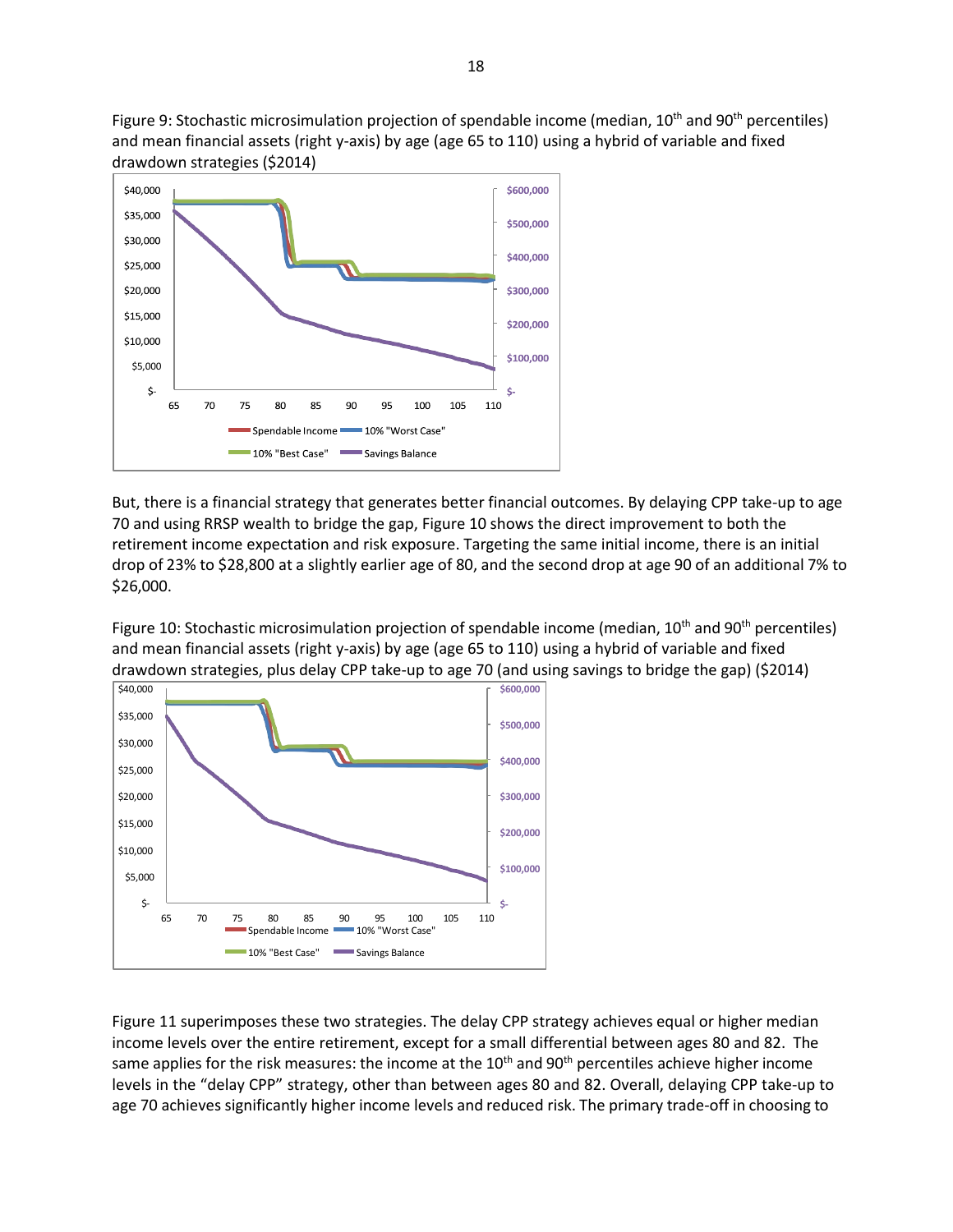delay CPP is an anticipated reduced RRSP balance, as additional funds are directed to bridge the CPP delay.



Figure 11: Figure 9 graphed against Figure 10

Figure 12 compares the risk-reducing strategy in Figure 10 to the original strategy in Figure 3. In exchange for an anticipated 25% drop in net income between ages 80 and 90, the risk-reducing strategy:

- Safeguards that net spendable income is unlikely to drop by no more than 30% over retirement (compared to the 46% drop, which would likely occur between ages 89 and 91 in the original strategy).
- Guarantees an additional \$5,100 in CPP income until death, with no financial market risk, inflation risk, or longevity risk $17$ .
- Ensures a continuing pool of accessible funds to protect against unanticipated financial shocks and other needs.
- Produces no dependence on the GIS program.

Considering the strong empirical evidence that seniors desire greater later-life financial security, but may not want to lose control over accessible funds , the advantages of the risk-reducing strategy fits the needs and preferences of seniors, while also protecting Canadian tax-payers from the financial risk and burdens of affluent Canadian seniors mismanaging their financial wealth and becoming eligible for additional senior social transfers.

<sup>&</sup>lt;sup>17</sup> The CPP inflation-indexation is guaranteed provided the CPP continues to be affordable. The Chief Actuary's report projects that the CPP program is sustainable for at least the next 75 years (Canada, 2015)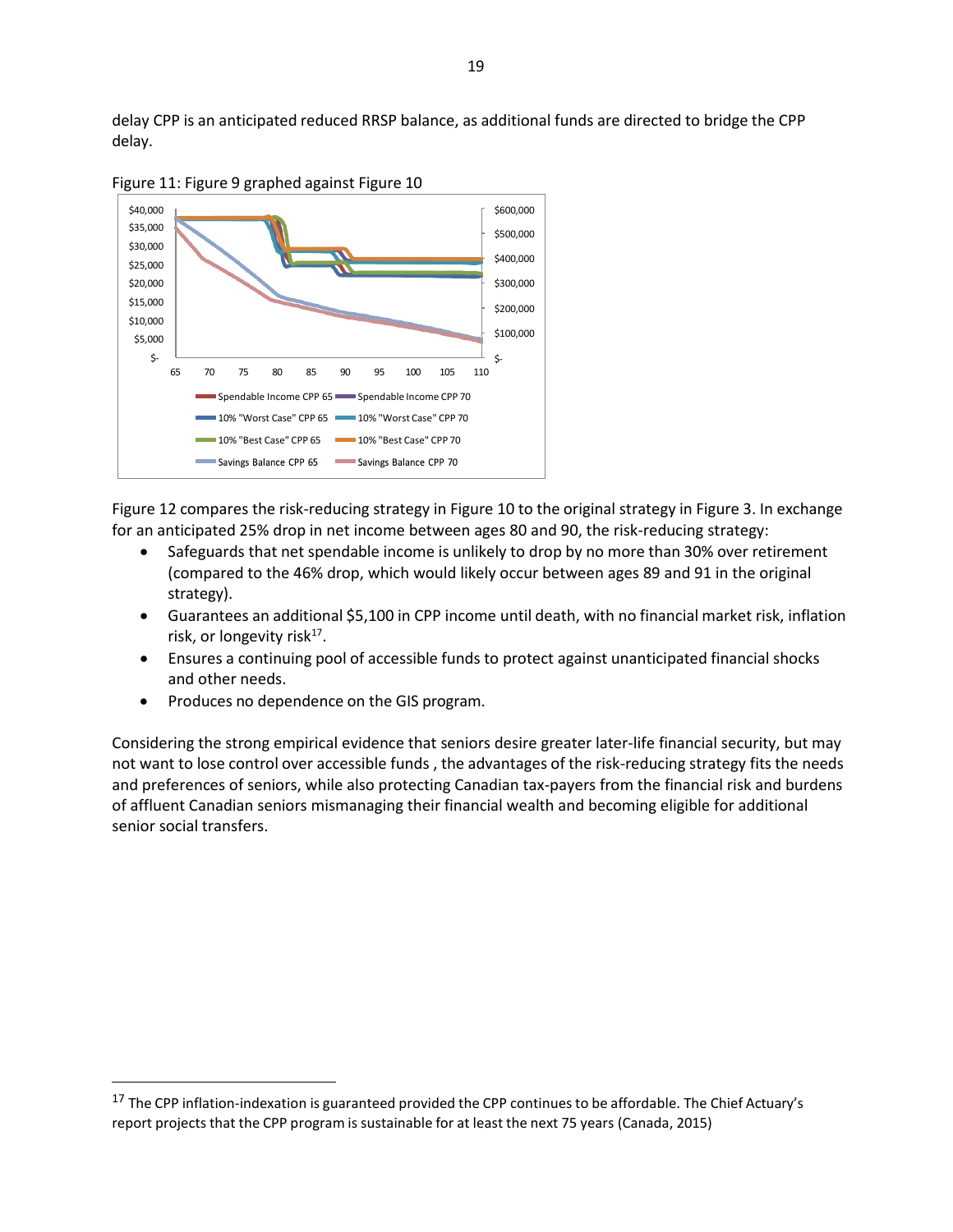

Figure 12: Figure 3 graphed against Figure 10

# **5. Discussion – Bridging Theory and Practice**

The choice of the variable drawdown strategy in this analysis was motivated by the prior literature, that found that this strategy significantly reduces the risk of exhausting savings. However, the variable drawdown is simply the automatized annual recalculation of withdrawals based on market performance. In the "real" world, this type of risk management already occurs when financial strategies are regularly revisited and revised according to market performance. Often done by a financial planner, such reviews will typically account for other critical considerations as well, such as inflation, life expectancy and any other material changes in a person's circumstances and preferences. Therefore, this research strongly supports the practice of proactively monitoring and reviewing financial strategies $^{18}$ .

The challenge, however, is that people who depend on financial planners may not return year after year to revisit their strategies. In this case, the ongoing risks cannot be managed, and the dangers of deterministic projections continue to apply. Given this obstacle, it remains important that advisors who rely on deterministic projections qualify their limitations and proactively inform clients of alternatives to a "set and forget" strategy.

This research also highlights the value of point-in-time decisions that can protect people from risk – for example, at what age to start collecting C/QPP and OAS, when to tap into home equity (and by how much), whether to buy medical insurance or self-manage health expenses and others (see Section 2). Given that deterministic projections cannot appropriately evaluate the value of such risk-reducing

<sup>&</sup>lt;sup>18</sup> Another advantage of periodic reviews and recalculations is that, although not explored in this paper, they help to mitigate the consequences of incorrect assumptions (e.g., model risk). For example, as the anticipated long-term financial returns are adjusted based on emerging experience, the recalculation will gradually reduce the levels of withdrawals if the original assumption was too high, or increase them if the original assumption was too low. Acknowledging that long-term future mean rates of returns are difficult to predict, and there is a wide range of opinion on the matter, periodic reviews help protect against this risk.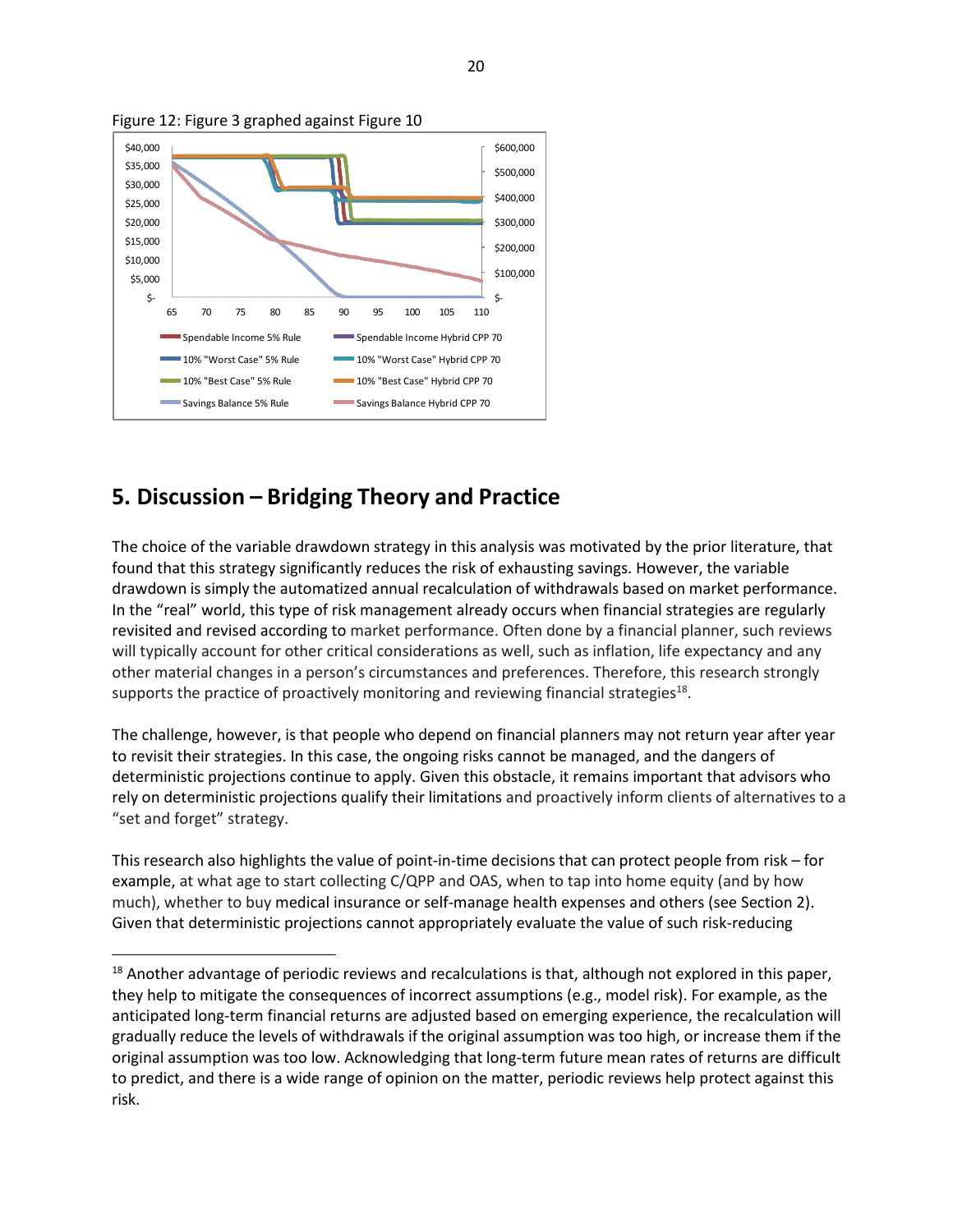financial choices, the individual or advisor has greater responsibilities to use alternative (softer) approaches to explore risks in alternative futures. Factors to consider include the anticipated level and sources of secure income, tax implications, health and longevity expectations, and anticipated informal support from family. Future research by the authors aims to produce an understandable, evidence-based framework to help Canadians with a range of financial and personal circumstances to determine the best ages to start collecting CPP benefits. This work is intended to be made available to the public.

# **6. Conclusion**

This paper investigates the implications of adopting deterministic projections that ignore the risks associated with retirement financial planning. Using an affluent Canadian case example, we first present a conventional approach to retirement financial planning. We then introduce mortality, financial market and inflation rate risk, and explore the implications. Finally, we investigate alternative drawdown strategies where the individual targets the same financial income flows but reduce overall risk by adjusting, throughout their lifetimes, those factors that they can control.

Employing the 2017 Projection Assumption Guidelines compiled by the IQPF and the FPSC (Bachand et al., 2017), this analysis is carried out using a longitudinal dynamic micro-simulation model that explicitly models the Canadian retirement income system as it projects the financial consequences of alternative drawdown strategies, while accounting for the uncertainty of future financial returns, inflation rates, and mortality. This model simulates the consequences of alternative financial strategies by generating distributions for rich realistic sets of outcomes that would flow from using those strategies. The primary metrics for this paper include the median real consumption ("spendable income") by age, and the dispersion as measured by the 90% and 10% percentiles. We also calculate the mean savings levels and the probability of exhausting savings ("ruin").

Financial planning involves significant exogenous risks that cannot be controlled. Individuals can, however, improve their financial outcomes and reduce overall risk by adjusting the factors they can control – such as adjusting drawdown rates according to asset performance and delaying CPP uptake. The financial outcomes of the risk-mitigating strategies offers improved protection from risk for our case example, while also better fitting the preferences of seniors in general who, as suggested by empirical evidence, prefer to maintain control over accessible funds while having secure later-life income.

Retirement financial security has become critically important with an aging population. As the shift away from defined benefit pension plans and traditional informal services provided within the family continues, it is becoming increasingly important (and necessary) for workers to be engaged in their own retirement financial planning. This study finds that not only do deterministic projections ignore critical financial risks that can derail retirement financial security, they also are unable to model or assess the value of risk-reducing financial strategies. This means they are also unable to identify valuable financial planning strategies that address a retiring Canadian's unique needs while managing risk and maximizing income.

The research also found that conventional "stress testing" – a common industry technique intended to help inform risk implications – leads to extreme and improbable outcomes. The validity of stress testing is an area for future research, although these preliminary results are not promising. A more sophisticated strategy – likely involving a Monte Carlo approach that models many possible future scenarios – seems to be required.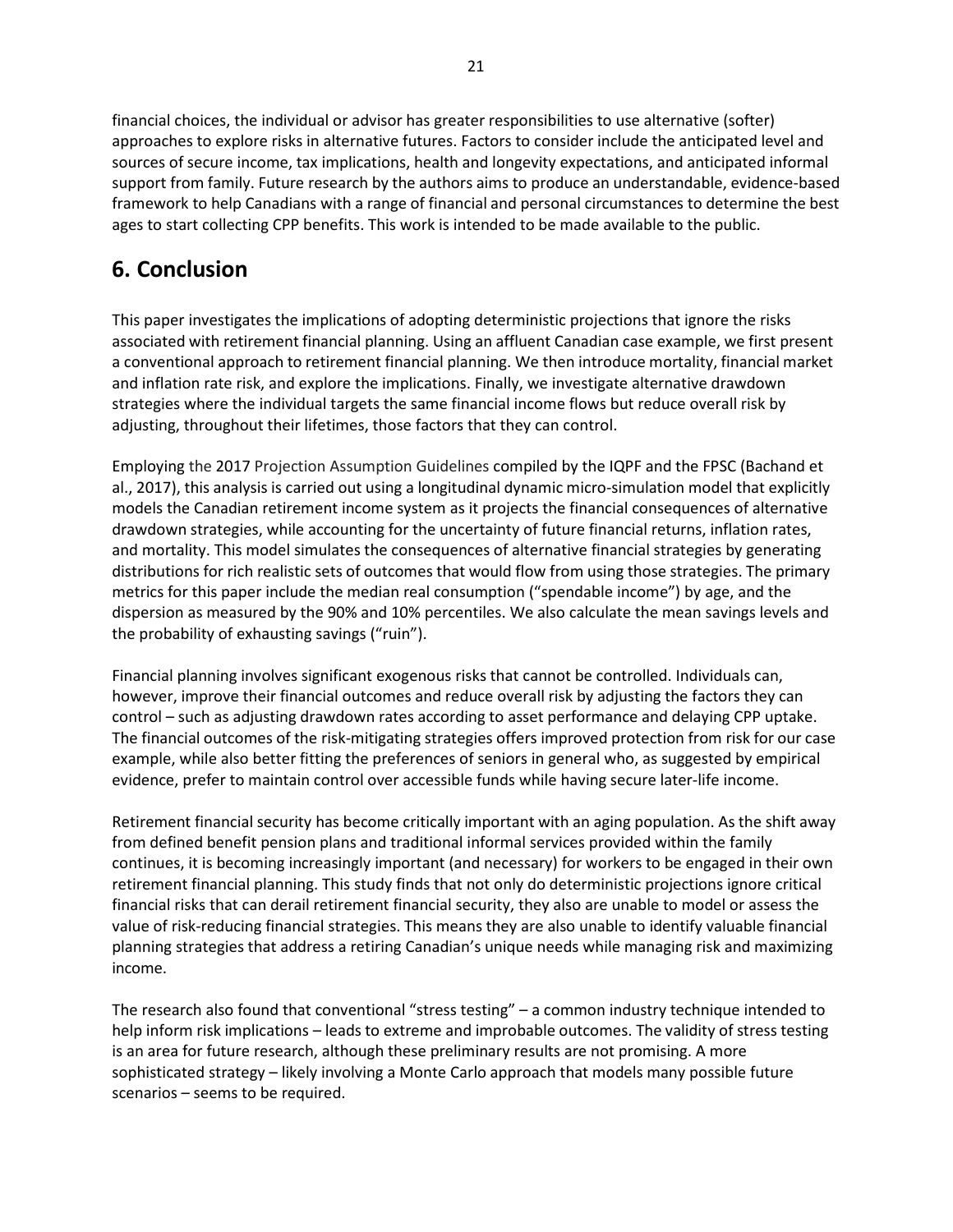The belief among some in the financial planning world that deterministic analyses are "good enough" is problematic from both the individual and societal perspectives. Risk implications may lead to hardships for seniors at advanced and vulnerable ages, which is also a societal concern. If the otherwise affluent Canadian retirees mismanage their assets by treating the future deterministically, this will put greater stress on families and communities – in addition to an already-burdened healthcare system – and will create an even greater dependency on federal and provincial income-tested programs.

One practical way to overcome some of these limitations is to regularly monitor and review the financial strategies – either by the person themselves, or by their advisor. Reflecting market performance, inflation, life expectancy and any other material changes in a person's circumstances in the strategy will help better manage risk and increase the likelihood of the individual achieving his/her goals. However, since these strategies often aren't revisited, the limitations of deterministic projections should be clearly explained. This study also points to the importance of approaching key decision opportunities – such as the age to begin collecting CPP benefit payments – appreciating that the implications of risk that cannot be appropriately captured in a deterministically projected cashflow analysis.

Although this analysis demonstrates the positive impact of risk-reducing strategies, making financial choices to improve risk exposure and better match personal preferences is an individual exercise. This research supports the critical importance of using sophisticated models that bring together a person's full financial circumstances, within the environment of taxes, transfers and risks in which we operate.

# **Bibliography**

Ameriks, J., Veres, R., and Warshawsky, M. J. "Making Retirement Income Last a Lifetime." Journal of Financial Planning 14 (2001): 82 – 97.

Bachand, N., Dupras, M., Laverdiere, D., Longhurst, P., and A.K. Young. "Projection Assumption Guidelines". Institut québécois de planification financière (IQPF) and the Financial Planning Standards Council (FPSC). 2017.

Brown, R., and S. Kopp. Mathematics of Finance. McGraw-Hill Australia, 2015.

Canada, Office of the Superintendent of Financial Institutions (2015). 27th Actuarial Report on the Canada Pension Plan. Government of Canada. <http://www.os -bsif.gc.ca/Eng/Docs/cpp27.pdf>

Canadian Institute of Actuaries (CIA). "Report on Canadian Economic Statistics, 1924-2016". (2017).

Canadian Institute of Actuaries (CIA). "Canadian Pensioners' Mortality Final Report ". (2014).

DeNardi, M., E. French, and J. B. Jones. 2006. "Differential Mortality, Uncertain Medical Expenses, and the Saving of Elderly Singles." Working Paper No. 12554. Cambridge, MA: National Bureau of Economic Research.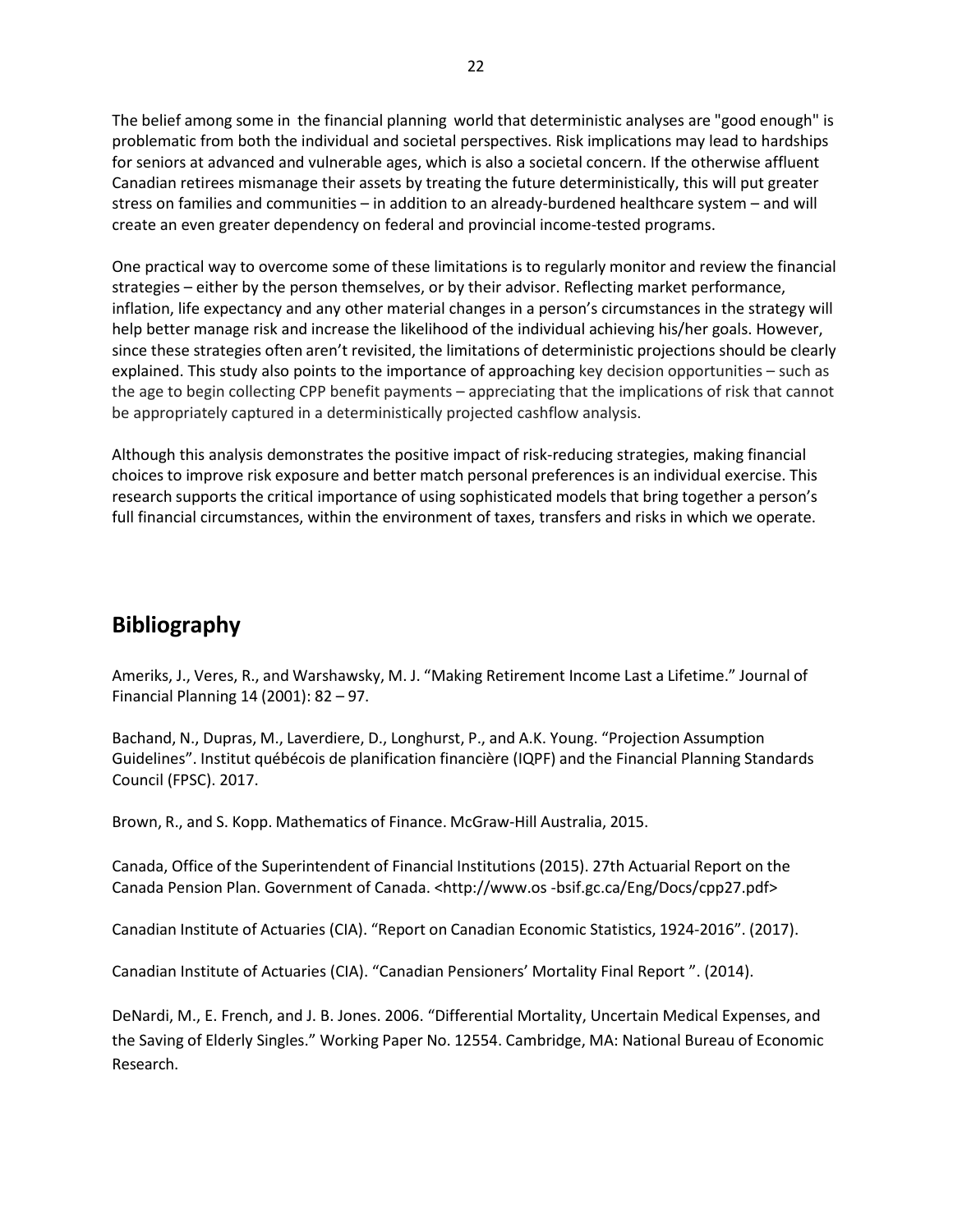Dickson, D.C. M., Hardy, M.R. and Waters H.R. Actuarial Mathematics for Life Contingent Risk. Cambridge University Press. (2013).

Dus, I., Maurer, R., and Mitchell, O. S. "Betting on Death and Capital Markets in Retirement: A Shortfall Risk Analysis of Life Annuities versus Phased Withdrawal Plans." Pension Research Council Working Paper. 2004.

Finke, Michael S., John S. Howe, and Sandra J. Huston. 2017. "Old Age and the Decline in Financial Literacy." Management *Science* 63(1): 213-230. https://doi.org/10.1287/mnsc.2015.2293

Gibson, M.J. and A. Houser. 2007. "Valuing the Invaluable: A New Look at the Economic Value of Family Caregiving." Issue Brief (Public Policy Institute (American Association of Retired Persons)), no. IB82, 1– 12.

Guay, R. and L. A. Jean. 2013 "Long-Term Returns: A Reality Check for Pension Funds and Retirement Savings." C.D. Howe Institute Commentary No. 395 Pension Policy.

Health Council of Canada. 2012. Seniors in Need, Caregivers in Distress: What Are the Home Care Priorities for Seniors in Canada? Toronto.

Keefe,J., E. J. L´Egar, P. Charbonneau, and Y. D'Ecarie. 2012. "Intergenerational support to older Canadians by their adult children: Implications for the future." In *The Family, the Market or the State? Intergenerational Support Under Pressure in Ageing Societies. International Studies in Population,* (ed. G. De Santis), 10: 141–158. Berlin: Springer Publisher. ISBN 97-94-007-4338.

King, M., and Low, D. 2014 "Measuring the 'World' Real Interest Rate." NBER Working Paper 19887.

Love, D. A., M.G. Palumbo, and P.A. Smith. 2009. "The Trajectory of Wealth in Retirement." *Journal of Public Economics* 93 (1-2): 191–208.

MacDonald, B-J., B. Jones, R.J. Morrison, R.L. Brown, and M. Hardy. 2013. "Research and Reality: A Literature Review on Drawing Down Retirement Financial Savings." *North American Actuarial Journal* 17(3): 181-215.

Pickard, L. 2008. "Informal care for older people provided by their adult children: Projections of supply and demand to 2041 in England." Report to the Strategy Unit (Cabinet Office) and the Department of Health, Discussion Paper 2515, London.

Piggott, J., E. A. Valdez, and B. Detzel. 2005. "The simple analytics of a pooled annuity fund." The Journal of Risk and Insurance, 72(3):497–520.

Poterba, J., S.F. Venti, and D.A. Wise. 2011. "The Drawdown of Personal Retirement Assets." NBER Working Paper 16675.

Pye, Gordon B.,"Sustainable Investment Withdrawals," Journal of Portfolio Management, (Summer 2000): 73–83.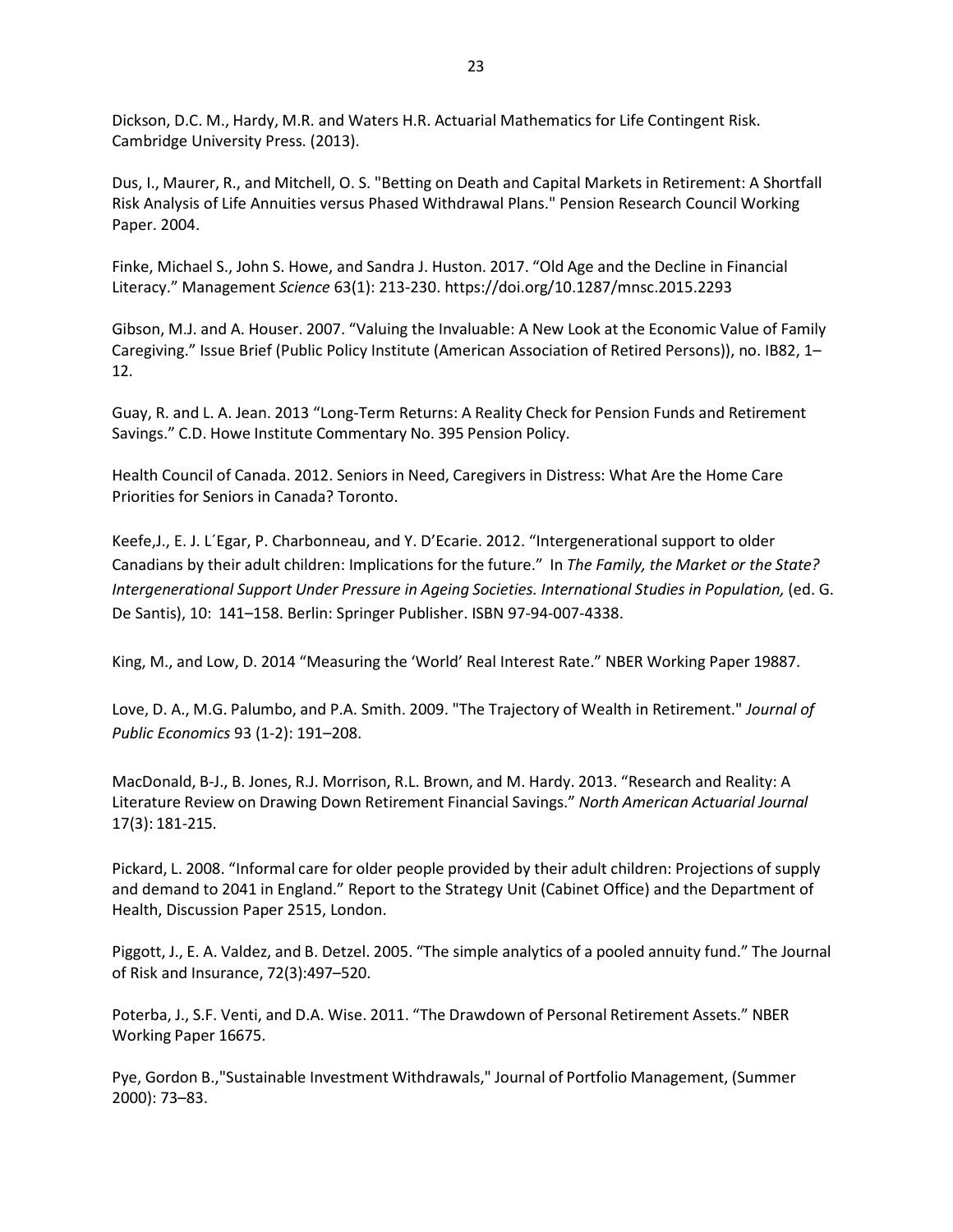Reinhart, C. M., and K. Rogoff. 2009. This Time is Different: Eight Centuries of Financial Folly. Princeton: Princeton University Press.

Society of Actuaries. 2016. "Society of Actuaries' 2015 Risks and Process of Retirement Survey."

Smith, K.E., M. Soto, and R.G. Penner. "How Seniors Change their Asset Holdings During Retirement." The Retirement Policy Program: Discussion Paper 09-06, The Urban Institute, October 2009.

Statistics Canada Demography Division. 2010. "Population Projections for Canada, Provinces and Territories 2009 – 2036". Cat. No. 91-520-X

Wolfe, B. and R. Brazier. 2017. "Spending retirement assets...or not?" BlackRock Retirement Institute

# *Appendix A: Calculating Portfolio Assets Rates of Return and Inflation Model Parameters*

The average long-term rate estimates underlying the financial market and inflation models in this study are motivated by the 2017 projection assumption guidelines compiled by the Institut québécois de planification financière (IQPF) and the Financial Planning Standards Council (FPSC) (Bachand et al., 2017) (referred to as "guidelines" in this section).

We stochastically simulate future annual inflation rates of return assuming that they are independently and identically normally distributed with mean ( $\mu$ *k*) and standard deviation ( $\sigma$ <sub>*k*</sub>). We assume  $\mu$ <sub>*k*</sub>to be 2% according to the guidelines (ibid). The Bank of Canada has targeted a stable 2% inflation rate since 1991, and we estimate the standard deviation ( $\sigma_k$ ) using historical inflation data since 1996<sup>19</sup>:

$$
\overline{\sigma}_k = \sqrt{\frac{1}{2016 - 1996 + 1 - 1} \sum_{t=1996}^{2016} (k_t - \mu_k)^2} = 0.7\%
$$

We stochastically simulate future self-managed assets' annual real rates of return assuming that they are independently and identically normally distributed with mean ( $\mu_{_p}$ ) and standard deviation ( $\sigma_{_p}$ ). To estimate  $\mu_{p}^{}$  and  $\sigma_{p}^{}$ , we follow the 2017 projection assumption guidelines (Bachand et al., 2017), where the recommended net nominal return after fees for a balanced portfolio is approximately 4% (page 11), leading to a 2% net real return ( $\mu_{_{p}}$ = 2%). We set the standard deviation  $\sigma_{_{p}}$ = 1%, which was loosely motivated by the guidelines recommendation that projections can deviate by 0.5% and still be within the guidelines. By setting  $\sigma_{_{p}}$ = 1%, there is some alignment between the recommendation of being within half of a standard deviation (0.5%) to be within the guidelines. (For the standard normal distribution, 38% of the observations lie within one standard deviation of the mean, and 68% of the observations lie within two standard deviations of the mean.)

<sup>19</sup> All-items Consumer Price Index Source: CANSIM V41690973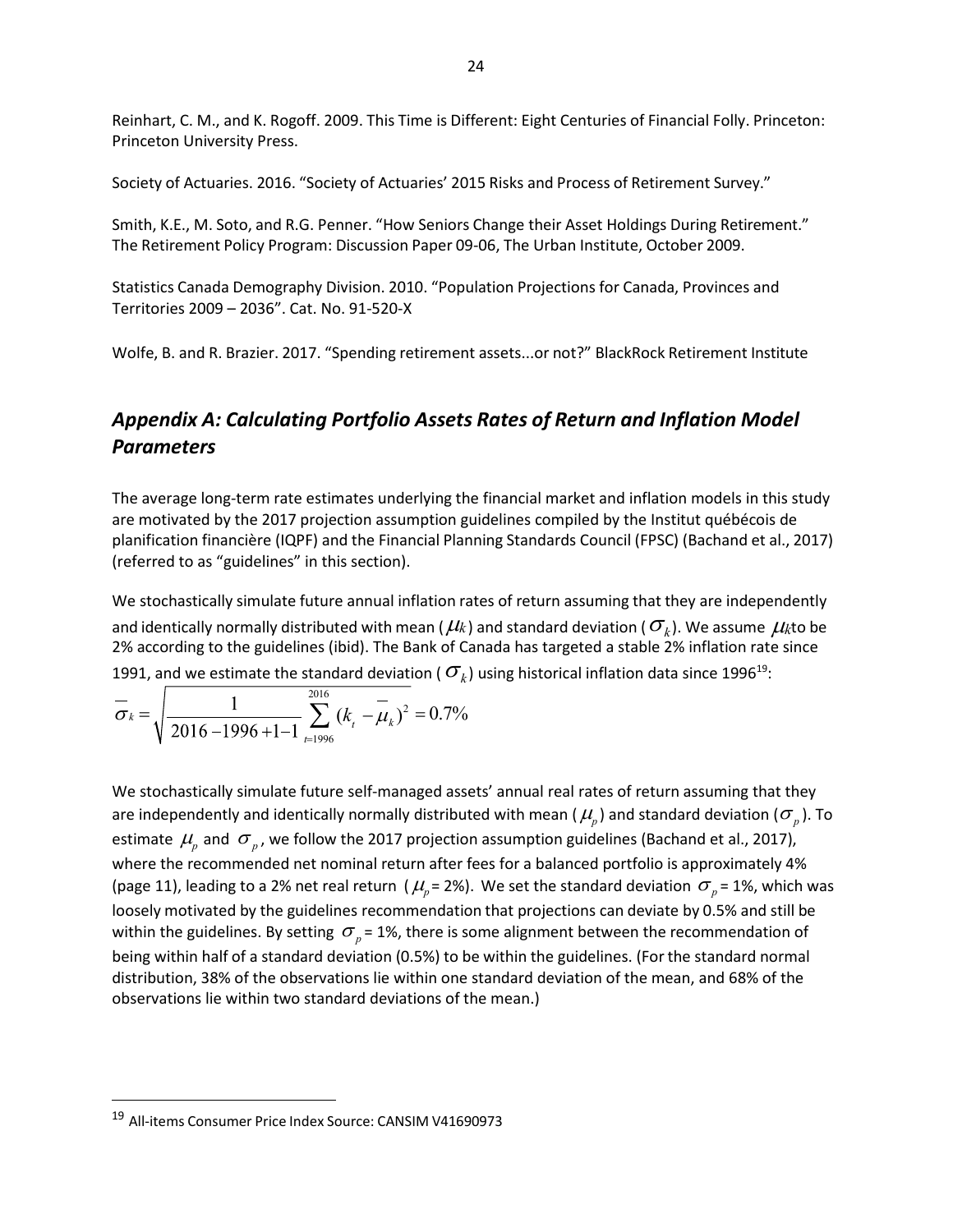We set  $\sigma_p$ = 1% owing to the alignment, but more importantly owing to the empirical support. Assuming a balance portfolio of Canadian equities and long-bonds, we can estimate our financial market model using historical data compiled by the Canadian Institute of Actuaries 2017 report on Canadian financial statistics (CIA, 2017). The underlying data sources are:

- Bond returns:
	- $\circ$  Yield-to-maturity on Government of Canada marketable bonds (10+ years) from 1936-2016
	- o CANSIM I: B14013; CANSIM II: V122487
- Stock returns<sup>20</sup>:
	- o Total return on Canadian Common Stock from 1936 2016
	- o Prices:
		- Urquhart & Buckley H641 December 1936–December 1946 (Corporate Composite)
		- CANSIM B4202 (TSE Corporates) December 1946–December 1956
		- TSX Total Return Index December 1956–December 2016
	- o Dividend Yield, Annual Averages:
		- Urquhart & Buckley H617 January 1951–December 1955
		- CANSIM V122628 January 1956–December 2016

To estimate  $\mu_{p}$  and  $\sigma_{p}$  using this historical data, we first obtain historical real rates of return for our assumed portfolio assets (50% equities and 50% risk-free assets, assuming a buy-and-hold strategy for long-term bonds) from the above listed historical data sources. Letting:

- $\bullet$   $b_t^n$  represent the bond total nominal rate of return,
- $\bullet$   $\quad b_r^r$  represent the bond total real rate of return,
- $\bullet$   $s^n_t$  represent the stock total nominal rate of return,
- $\bullet$  *s*<sup>*r*</sup></sup> represent the stock total real rate of return, and
- $\mathcal{R}_{t}$  represent the rate of consumer price inflation,

between times *t* and *t+1*. Hence:

$$
b_t^r = \frac{1 + \frac{n}{t}}{1 + k_t} - 1,
$$

 $20$  Data source summary are taken from CIA (2017).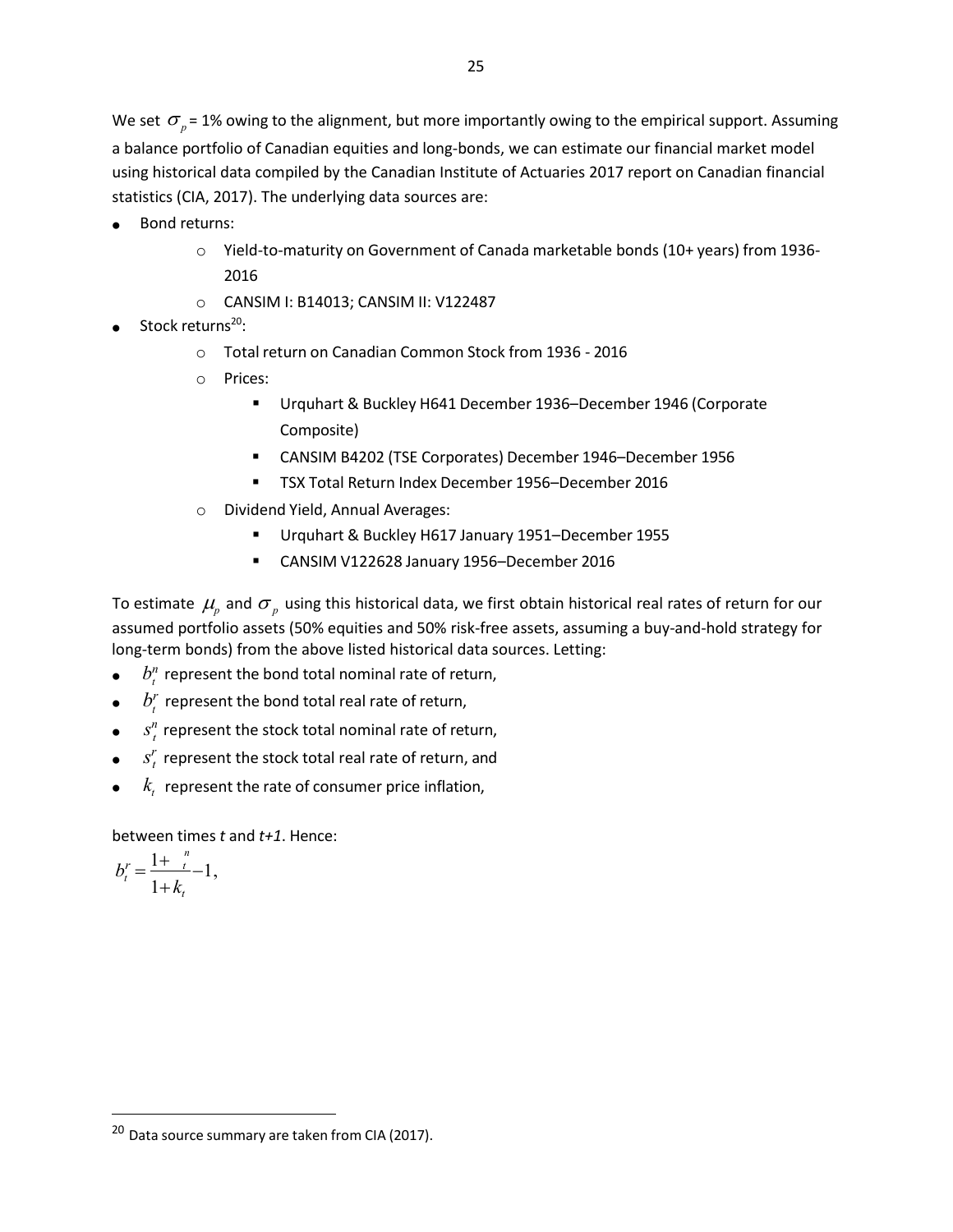and

$$
r \quad 1 + s^n
$$

$$
s_t = \frac{t}{1 + k_t} - 1.
$$

We estimate mean  $(\mu_p)$ :

$$
\mu = \frac{1}{p - 0.5 \frac{\sum_{p=100 \text{ s}}^{2016} r + \sum_{r=1936}^{r}}{2016 - 1936 + 1 \frac{\sum_{p=1936}^{2016} r}{2016 - 1936 + 1 \frac{\sum_{r=1936}^{2016} r}{r}}}} = 4.84\%
$$

We assume a buy-and-hold strategy for the bond investment, thereby making it a risk-free asset. We estimate the annual fixed total return  $(b<sup>r</sup>)$  using the average real yield-to-maturity on long-term bonds. Hence, we estimate the standard deviation of the portfolio ( $\sigma_{_p}$ ):

$$
\overline{\sigma}_p = \sqrt{\frac{1}{(2016 - 1936 + 1) - 1} \sum_{t=1936}^{2016} (s_t^r + \overline{b^r} - \overline{\mu}_p)^2} = 8.22\%
$$

The challenge of employing historical data is that the anticipated future returns are much lower than historical experience in Canada as well as other industrialized countries (Reinhart and Rogoff, 2009; Guay and Jean, 2013; King and Low, 2014), and therefore fixing a future long-term net rate at the lower 2% according to the guidelines is justifiable. But it is unclear how to model the future dispersion of financial market returns (  $\sigma_{_p}$  ), particularly when the projected long-term rate is not set to its historical average (as is the case in this study). Employing more recent data (2000-2016), we find that it produces a lower  $\mu_{p}$  of 3.85% (2.6% after fees) and an even higher  $\sigma_p^{}$  of 8.66%. These results lend support to setting  $\mu_p^{}$  to 2% as specified in the guidelines, but it also suggests that dropping the projected long-term real net return to 2% should not necessarily impact the standard deviation assumption. But a 8.66% standard deviation is quite large and, if normally distributed, would generate negative real rate of return over 40% of the simulations. On the other hand, between 1936 and 2016, real rates of return on the assumed portfolio were negative in 25% of the years, and 22% of the years between 2000 and 2016.

Rather than match the standard deviation, therefore, we set the standard deviation so that there is a 25% probability of generating a negative real rate of return. If *X* is independently and identically normally distributed with mean (  $\mu_{_p}$ ) and standard deviation (  $\sigma_{_p}$ ) then, according to the standard normal probability table:<br>  $(X - \mu)$ 

$$
P_{\lambda} \frac{(X-\mu)}{\sigma_p} \n\leftarrow 1.96. = 25\%
$$
  
\n
$$
P(X \n\leftarrow 1.96\sigma_p + \mu_p) = 25\%
$$

If the goal is to set  $\sigma_p$  so that negative real returns occur in 25% of simulations then

$$
P(X \le 0) = 25\%
$$
  
and